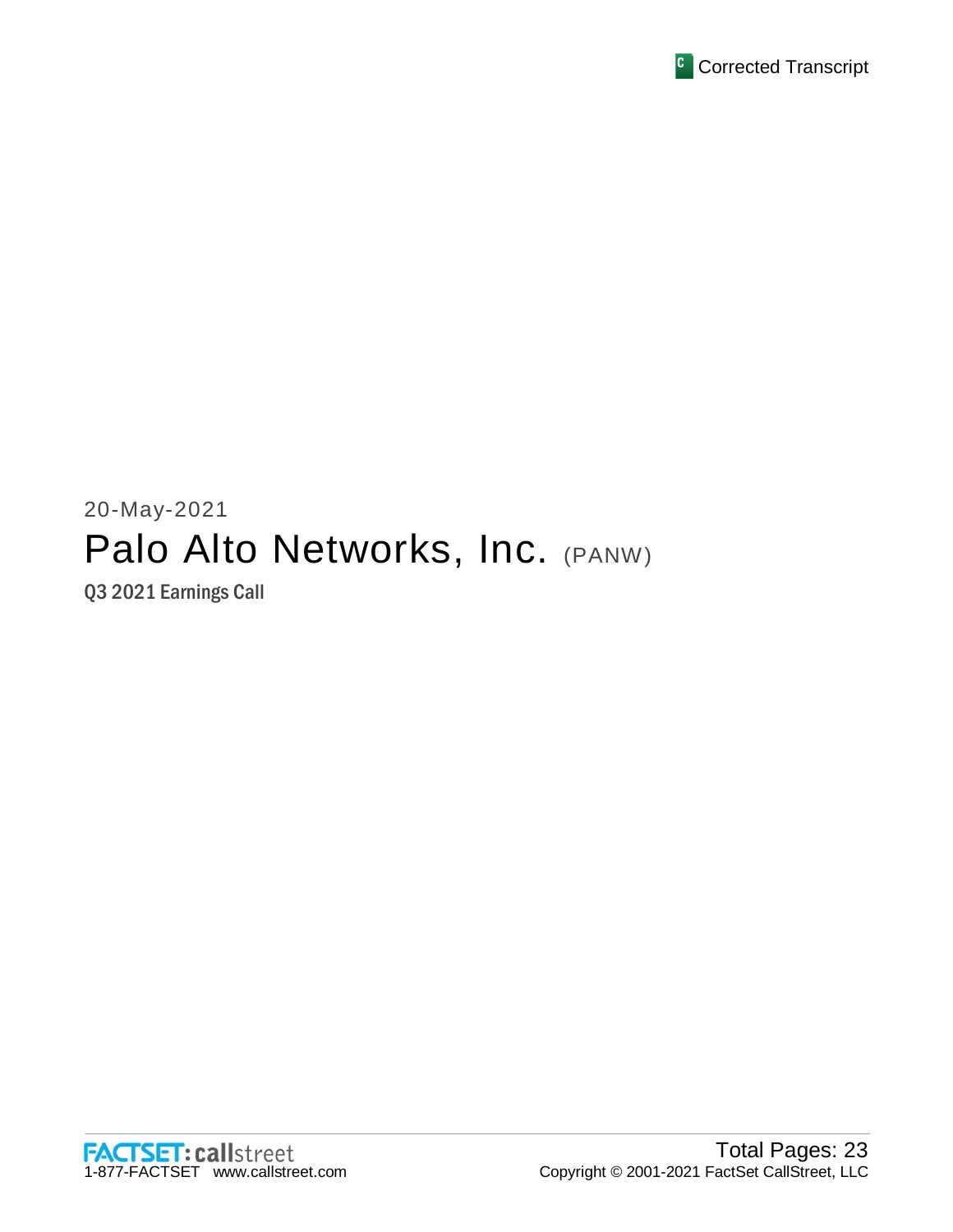## **CORPORATE PARTICIPANTS**

#### Walter Pritchard

Senior Vice President-Investor Relations & Corporate Development, Palo Alto Networks, Inc.

Nikesh Arora Chairman & Chief Executive Officer, Palo Alto Networks, Inc.

#### Dipak Golechha

.....................................................................................................................................................................................................................................................................

Chief Financial Officer & Executive Vice President, Palo Alto Networks, Inc.

Lee Klarich Chief Product Officer, Palo Alto Networks, Inc.

## **OTHER PARTICIPANTS**

Brian Essex Analyst, Goldman Sachs & Co. LLC

Fatima Boolani Analyst, UBS Securities LLC

Keith Eric Weiss Analyst, Morgan Stanley & Co. LLC

Sterling Auty Analyst, JPMorgan Securities LLC

Saket Kalia Analyst, Barclays Capital, Inc.

Matthew Hedberg Analyst, RBC Capital Markets LLC Tal Liani Analyst, BofA Securities, Inc.

Keith Bachman Analyst, BMO Capital Markets Corp.

Gray Powell Analyst, BTIG LLC

Adam Tindle Analyst, Raymond James & Associates, Inc.

Michael Turits Analyst, KeyBanc Capital Markets, Inc.

Patrick Colville Analyst, Deutsche Bank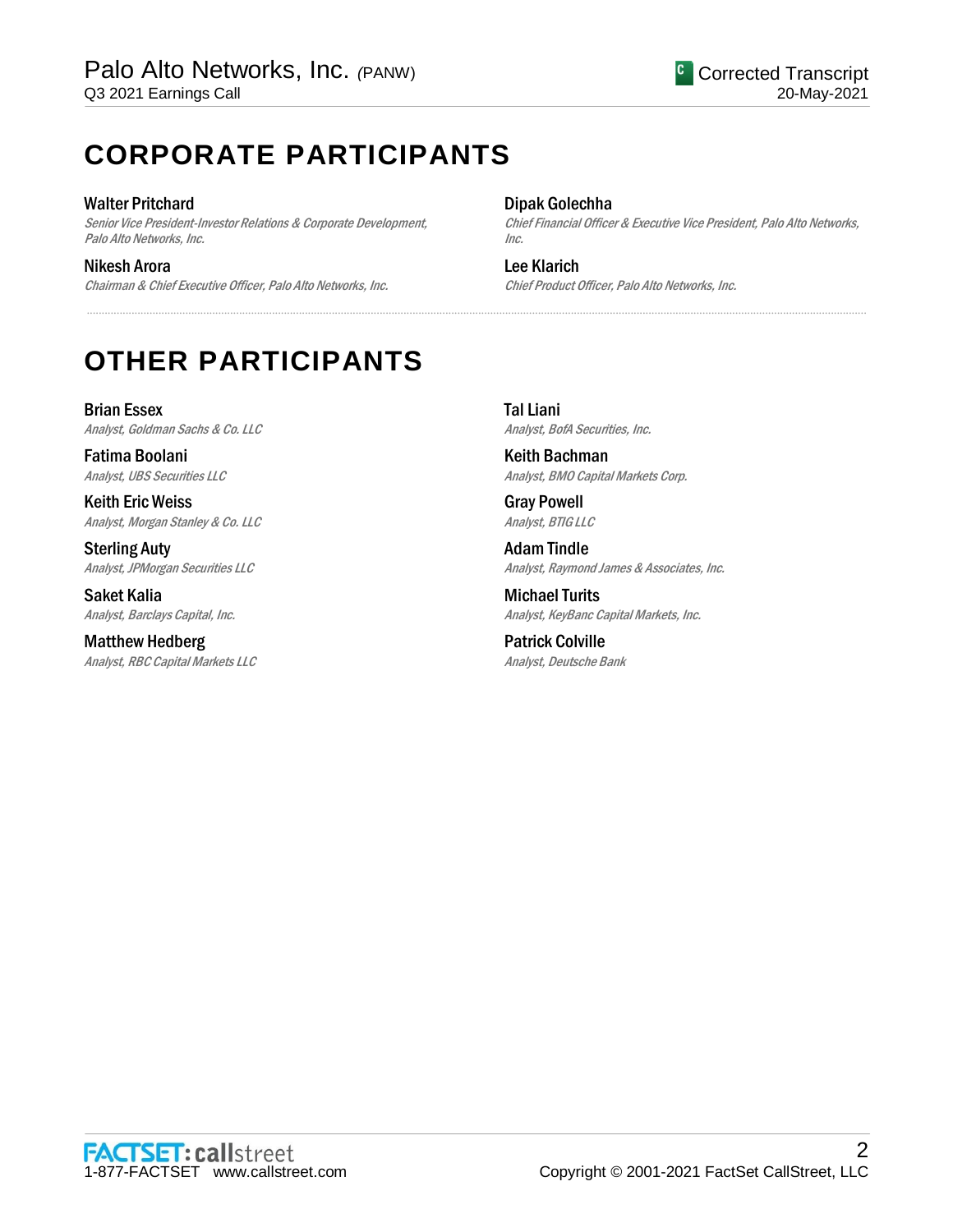## **MANAGEMENT DISCUSSION SECTION**

## Walter Pritchard

Senior Vice President-Investor Relations & Corporate Development, Palo Alto Networks, Inc.

Good afternoon and thank you for joining us for today's conference call to discuss Palo Alto Networks' Fiscal Third Quarter 2021 Financial Results. I am Walter Pritchard, Senior Vice President of Investor Relations and Corporate Development. This call is being broadcast live over the web and can be accessed on the Investors section of our website at investors.paloaltonetworks.com.

With me on today's call are Nikesh Arora, our Chairman and Chief Executive Officer; Dipak Golechha, our Chief Financial Officer; and Lee Klarich, our Chief Product Officer.

This afternoon we issued a press release announcing our results for the fiscal third quarter ended April 30, 2021. If you'd like a copy of the release, you can access it online on our website.

We would like to remind you that during the course of this conference call, management will make forward-looking statements, including statements regarding the impact of COVID-19, the SolarWinds attack on our business, our customers, the enterprise and cybersecurity industry, and global economic conditions; our beliefs that cyberattacks will continue to escalate; our expectations regarding a single equity structure; our expectations related to financial guidance, operating metrics and modeling points for the fiscal fourth quarter and fiscal year 2021; our expectations regarding our business strategy, our competitive position and the demand and market opportunity for our products and subscriptions, benefits and timing of new products, features, subscription offerings as well as other financial and operating trends.

These forward-looking statements involve a number of risks and uncertainties, some of which are beyond our control, which could cause actual results to differ materially from those anticipated by these statements. These forward-looking statements apply as of today. You should not rely on them as representing our views in the future and we undertake no obligation to update these statements after this call. For a more detailed description of these factors that could cause actual results to differ, please refer to our quarterly report on Form 10 Q filed with the SEC on February 23, 2021 and our earnings release posted a few minutes ago on our website and filed with the SEC on Form 8-K.

Also please note that certain financial measures we use on this call are expressed on a non-GAAP basis and have been adjusted to exclude certain charges. For historical periods, we have provided reconciliations of these non-GAAP financial measures to our GAAP financial measures in the supplementary financial information that can be found in the Investors section of our website located at investors.paloaltonetworks.com.

And finally, once we have completed our formal remarks, we'll be posting them to our Investor Relations website under the Quarterly Results section. We'd also like to inform you that we'll be virtually participating in the JPMorgan 49th Annual Global Technology, Media and Telecommunications Conference on May 24 and the BofA Securities 2021 Global Technology Conference on June 8. Please also see the Investors section of our website for additional information about conferences that we may be participating in.

.....................................................................................................................................................................................................................................................................

And with that, I'd like to turn the call over to Nikesh.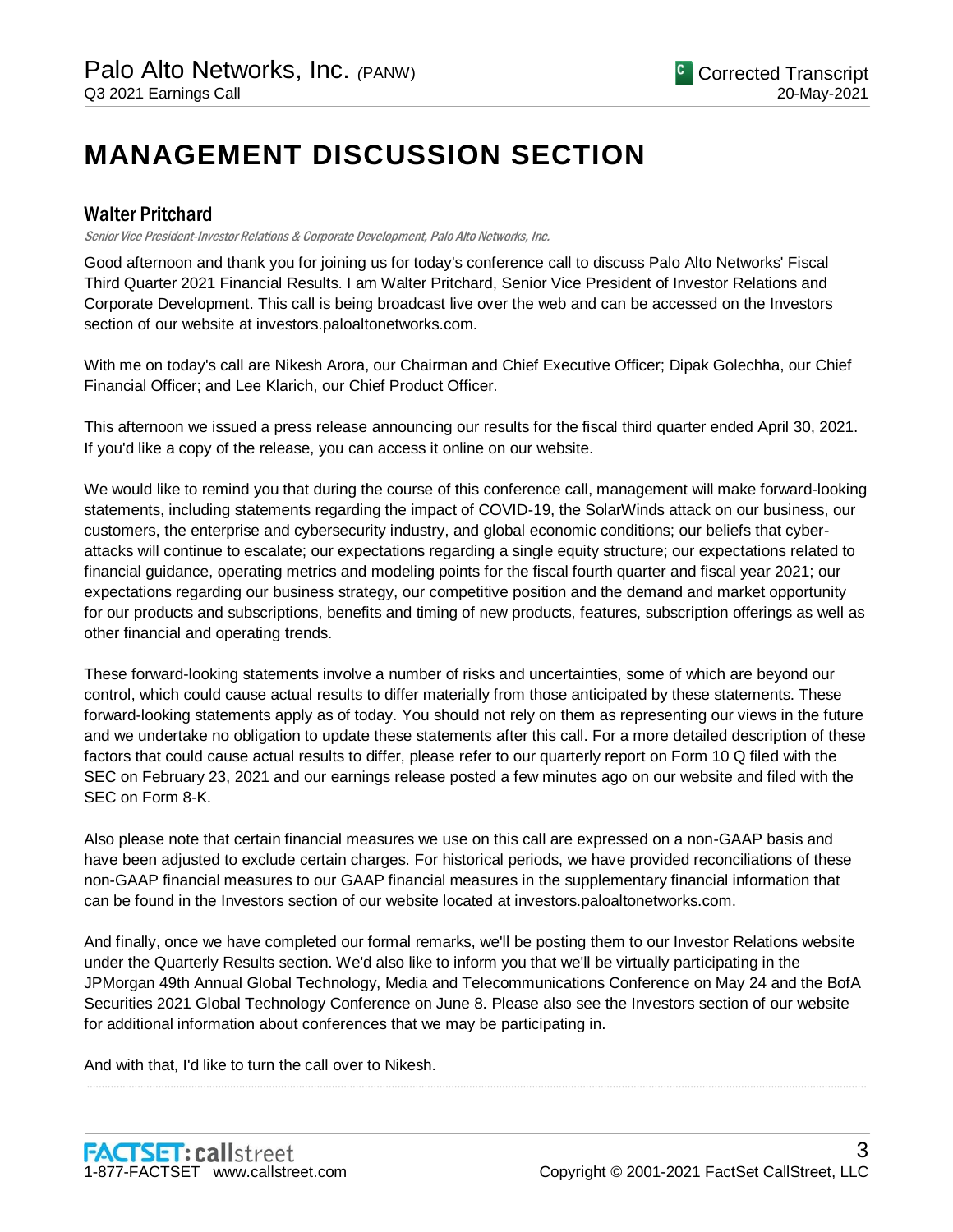## Nikesh Arora

Chairman & Chief Executive Officer, Palo Alto Networks, Inc.

Thank you, Walter. Good afternoon and thank you for joining us today for our earnings call. Let me being with the current cybersecurity landscape. After the December SolarStorm attack, we saw an acceleration in attacks throughout our third quarter and after the quarter closed. These range from software supply chain attacks like SolarWinds and Codecov to ransomware attacks like Colonial Pipeline. Ransomware especially has been in the spotlight recently and data from our own Unit 42 shows that the average ransom paid in 2020 tripled from 2019 and in 2021 it's more than doubled again. The highest demand we've seen is \$50 million, up from \$30 million in 2020, with organized groups with near nation state discipline perpetrating coordinated attacks.

The targets are not only corporations where healthcare and pharma is a focus with the pandemic, but also government organizations and shared infrastructure. The reason for this is vulnerability is deep seeded. Organizations run their operations on technology that is decades old, sometimes predating the Internet. They continually bolt on new technologies to automate facilities and make them compatible with the modern Internet, but those platforms are inherently insecure. At the same time, cyber defenses are fragmented, making it very challenging to block sophisticated attacks and lengthening mean time to discovery and repair. Lastly, more and more businesses and consumers are coming online without a baseline of protection.

In such a scenario, it is imperative that customers focus on securing their most critical assets while also focusing on reducing the fragmentation and leveraging newer technologies like artificial intelligence and machine learning and using those approaches.

With that backdrop, let's focus on our results. Overall, we saw a continued strong demand environment and our own continued execution drove Q3 billings, revenue and EPS ahead of guidance. We saw billings growth accelerate to 27% in Q3, ahead of our 24% revenue growth forecast, with growing ratable revenue contribution. I want to highlight one dynamic regarding our billings to help you better understand the drivers. During COVID, some customers are asking for annual billing plans to meet their needs. We noted to you that we saw success with larger, more strategic transactions in Q3. Along with these deals, we saw an uptick in annual billings plans. Normalizing for this, our billings would have grown greater than 28%, nearly 2 points higher than we reported, which is the highest billing growth we have seen in the third quarter since Q3 of fiscal year 2018. Last year, we saw billings plan have an approximate 1 point impact. Along with billings, we also saw 38% growth in our remaining performance obligations. This metric is growing faster than both revenue and deferred revenue, and will be a source of consistent revenue growth in the future.

Within the strong performance, we also saw 71% growth in ARR, or annualized recurring revenue, from our nextgeneration security offerings where we finished our third quarter at \$970 million, up from \$840 million in Q2. These ARR, billing and RPO trends drove 24% year-over-year growth in our reported revenue.

It's worth noting, given your attention to NGS ARR that in the very first week and the first day of Q4, we transacted one of our largest next-generation security deals in the history of Palo Alto Networks with a Fortune 30 manufacturer, which brought in \$7 million in NGS ARR. So, we're already at \$980 million on the first day of this quarter. With the acceleration and incremental NGS ARR in Q3 and trends we see in the business, we continue to have confidence in our Q4 target of \$1.15 billion in ending NGS ARR.

As part of this strong Q3 performance, we saw a notable momentum in large transactions, with 901 customers having spent \$1 million in Palo Alto Networks in the last four quarters. This cohort of customers was up 29% yearover-year, growing ahead of our overall revenue and billings growth. This growth in active millionaire customers has accelerated in recent quarters. As part of this large new performance, our business is benefiting from growing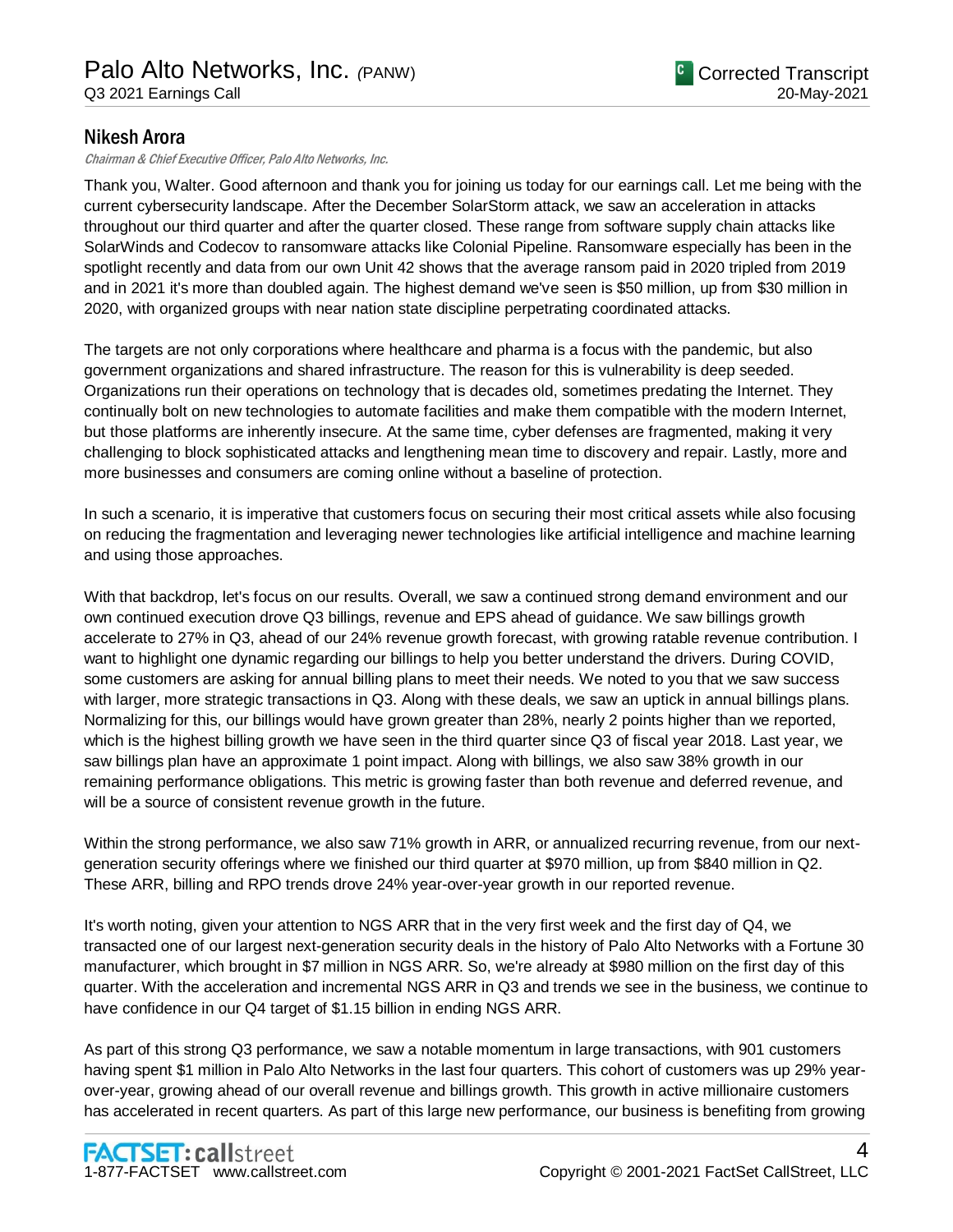adoption of multiple Palo Alto Networks security platforms across Strata, Prisma and Cortex. In Q3, 70% of our Global 2000 customers had purchased products from more than one of these platforms and 41% have purchased all three platforms. This is up from 58% and 25% two years ago.

Turning to our product areas, earlier this year we started the dialogue around network security and cloud and AI and shared additional financial metrics to give you more transparency. Having these two product areas under the common umbrella of our world-class R&D and go-to-market organization is key to our strategy being the largest cybersecurity company in the world.

Starting with the network security side of our business. We are the leader in this business. Our strategy of selling customers leading firewall platform delivered through a hardware, software or as a service form factor underpins our success in this market. This has resulted in a business that is 28% larger than our next peer on a revenue basis in Q3. Also, if you look at leading indicators that include deferred revenue and RPO, our scale comes through even further, we are 40% to 50% larger. On these leading balance sheet metrics, we are growing faster than our next peer.

Three years ago when I joined Palo Alto Networks, we were hardware-based firewall company. We had a vision of a hybrid world where the enterprise and data centers would remain predominantly hardware-oriented with growing adoption of software form factors like our VM Series firewall. Meanwhile, in the remote access and remote office world, this opportunity has been transformed by cloud adoption and work-from-home trends to fuel secure access service edge or SASE adoption. The reception to our strategy of delivering a firewall in multiple form factors has enabled the accelerating Firewall as a Platform growth rate we just showed you.

Within our Firewall as a Platform billings, we are seeing a distinct mix shift towards software. This software mix, which includes our VMs and SASE business now makes up 40% of Firewall as a Platform, up 21 percentage points from a year ago. We saw seven-figure transactions for our software firewall capability, including VM and CN Series with a US Government agency, a Fortune 30 manufacturer and a diversified financial services company.

While we have seen the significant transition in form factors, one driver of growth in value in our business, our attached subscription and support, have grown at a steady rate over the last several quarters on a revenue basis. We expect the software mix to continue to increase in the medium term, although, along with this, we expect to continue to see attached subscription as a key growth driver.

We are showing you for the first time here the NetSec annualized recurring revenue, which was \$2.66 billion at the end of Q3 and grew 25%. As a reminder, this does not include our hardware business, which continues to be significant. This recurring revenue business is a key driver to strong cash generation, which we've guided to 42% for NetSec in FY 2021. We believe this high degree of recurring revenue and strong cash flow generated by NetSec is something that should be more clear now given this incremental disclosure over the last two quarters.

Now turning to innovation and focusing first on Prisma SaaS. Back at the beginning of the pandemic, we saw customers look to significantly expand remote access capability while not compromising security or user experience. We've met that demand with free remote access trials and broad proof of concepts, enabling customers to see that value in Prisma Access as well as supporting the network transformation as they move to the cloud. We are seeing these efforts as well as momentum generated from the 2.0 launch, driving strong initial purchase and footprint expansion. This quarter we saw a number of large Prisma Access transactions, including a global technology company, a large manufacturer and a Fortune 10 healthcare company, all eight figures or greater. Additionally, over 25% of our Prisma Access new customers in Q3 were net new to Palo Alto Networks.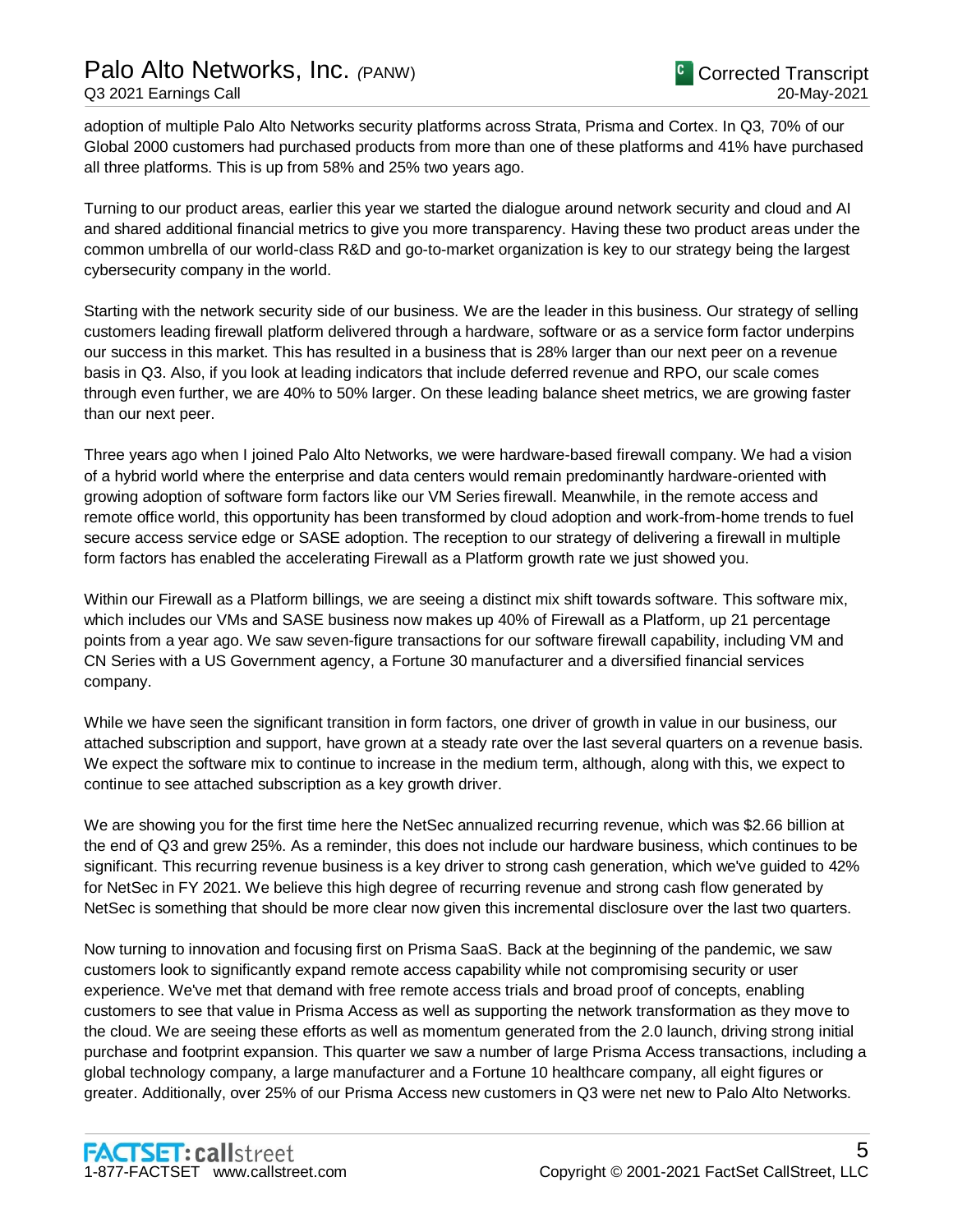Lastly, we're seeing early traction in our service provider partners for Prisma Access, including Comcast, Verizon, Orange Business Services. These relationships are part of broader initiatives to service providers that we see as a significant growth opportunity.

Just yesterday, we announced a significant release in network security focused around a comprehensive approach to Zero Trust. This is timed well with last week's Executive Order out of the White House that defines Zero Trust in a way that is very consistent with the Palo Alto Networks strategy. There has been a lot of noise in the industry around Zero Trust Network Access, but solutions continue to be fragmented around either remote users, access control or enterprise apps. Our approach covers all users and devices, all locations, all apps and the Internet, applying consistent access control and security. Our new PAN-OS 10.1 release brings cloud-based identity controls, integrated CASB and enhancements to our URL and DNS Security Services.

Palo Alto Networks position across appliance, software and SaaS is unique, and these new innovations are applicable to all our customers across all form factors. This is one of the most significant innovation releases for our next-generation firewall franchise and gives us confidence in continued NetSec growth as we look forward.

Now, moving on to cloud and AI. On the Prisma Cloud front, we've continued to build on our early leadership position in Cloud Security Posture Management, Cloud Workload Protection capability and a marketplace delivered virtual firewalls where we are the largest player across this opportunity set. Our strategy is to stay ahead of customer demand as they adopt cloud-native security services across hyperscalers.

We believe we've staked out a leadership position in cloud-native security of this business. We've achieved over \$250 million in ARR across Prisma Cloud in our marketplace VM and CN-Series. Fueling this growth is 39% growth in total customers and 38% growth in Global 2000 customers across Prisma Cloud. Our unique consumption model in Prisma Cloud based on credits enables customers to use any of our modules across their cloud-deployed workloads, including using multiple capabilities for workload. We're seeing strong growth in credit consumption with over 100% growth year-over-year in Q3.

Despite our strong position with Prisma Cloud, targeting an early opportunity, we see the next big challenge in security at the developer level, or shift left security. We recently addressed this with our acquisition of Bridgecrew completed in Q3. Traditionally, security issues in code pose a challenge for the CISO organization and we're seeing leading companies drive a collaborative approach between the CISO organization and the development organization to address this.

Shift Left integrates security into the DevOps process to catch these issues upfront where they are easy and quick to fix. It's a win for developers and a win for security. Bridgecrew has an open source product, Checkov. This product delivers significant value to developers through a free download. Post the acquisition close and the release of 2.0 of Checkov, we saw Bridgecrew downloads accelerate. Bridgecrew is also seeing strong momentum in its paid customers, including a six-figure customer in Q3. We're only in the very early stages of cross-selling between Bridgecrew software and Prisma Cloud.

Within our Cortex product area, we continue to focus on delivering significant volumes of innovation through XDR, XSOAR and our recently acquired Xpanse product. In Q3, we delivered a new release of XDR, which expands endpoint query capability and improves visibility into network activity. With XSOAR, we significantly expanded our marketplace partner integrations to increase the set of automation and security playbooks that customers can deploy. We are seeing this result in steady Cortex customer additions to XDR and XSOAR customers. We have over 2,400 customers starting from essentially scratch two years ago.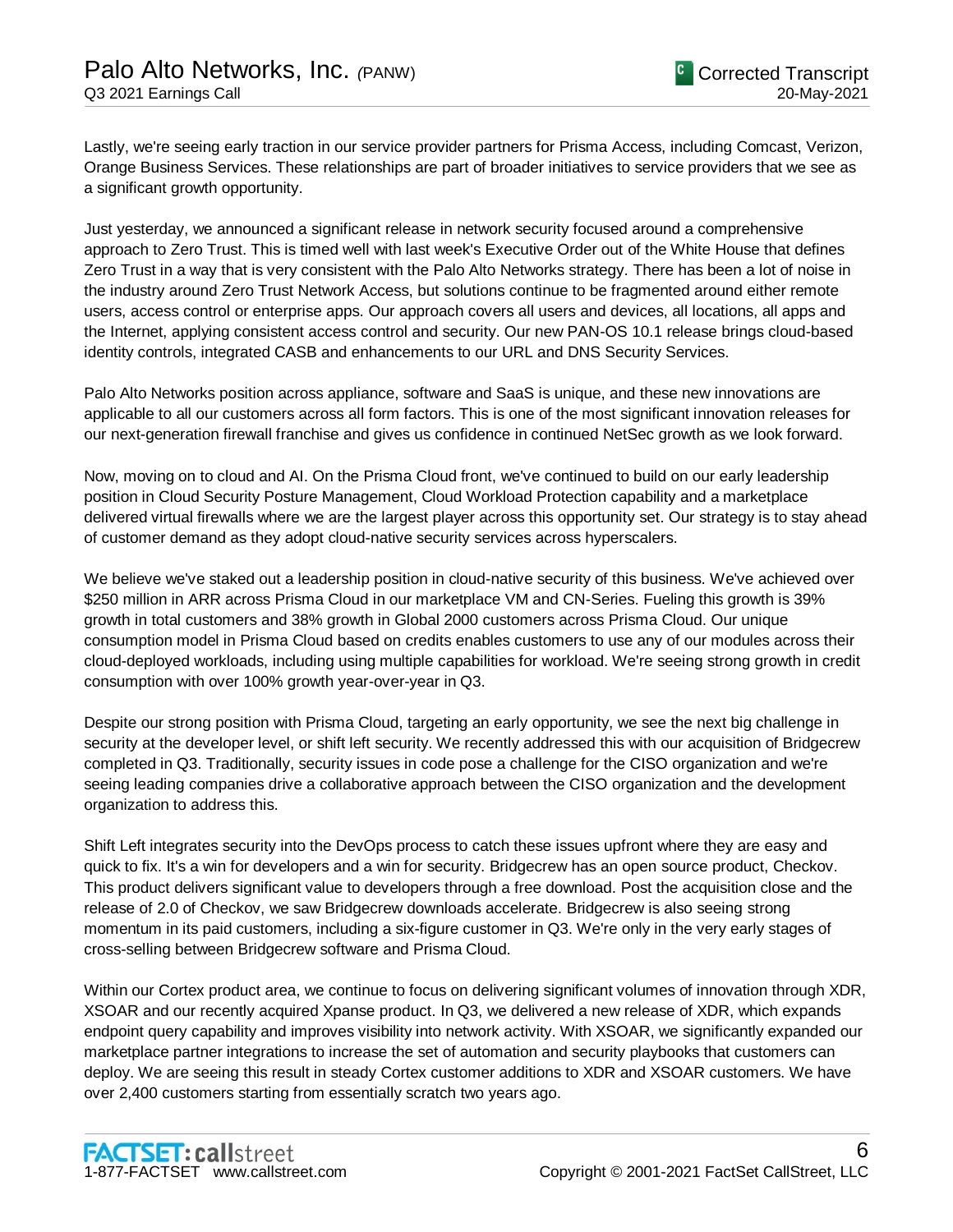Our focus on innovation has been validated by the market as well. We were particularly proud of this validation where Cortex XDR in Q3 were regarded the best overall results in Round 3 testing for MITRE. Also in the recently released Forrester Wave covering endpoint security software as a service market, we were named a leader. Cortex XSOAR surpassed 100 partner-contributed content packs and now has over 650 content packs in the marketplace. Our Xpanse offering was featured in Tim Junio's keynote this week at RSA, where our research uncovered that one-third of leading organizations' attack surface is susceptible to exposure that are the main avenue for ransomware. No other leading security company has the degree of visibility to identify and prevent today's most pernicious attack vector. Within Cortex, we are starting to see an uptick in large customer signings, such as a seven-figure transaction with a financial services firm, which included XDR Pro and XSOAR.

Lastly, during Q3, we formed the new Unit 42 under the leadership of Wendi Whitmore, who comes to Palo Alto Networks after building successful security services businesses. Our new team is a combination of two of the most capable teams in cybersecurity. The Crypsis team is laser focused on the mission of conducting world-class data breach investigations while Unit 42 team has focused on rapidly building threat intelligence into Palo Alto Networks products. This new Unit 42 has completed over 1,300 engagements in calendar year 2020, bringing to bear the power of 140 consultants. In response to SolarWinds and ransomware attacks, Microsoft data breaches and other attacks, we have mobilized our consultants and rapid response engagements, which help customers through these difficult times. As we look forward, we're focused on using services to become an even more strategic partner to our customers.

As I've reviewed with you here and should be evident in our Q3 results, we're seeing broad strength in our business across geographies and product areas. We see strength in our pipeline, and continued demand tailwind to remain strong, leading us to raise our FY 2021 guidance.

I also want to update you on our plans we discussed in Q2 around exploring an equity structure for ClaiSec. We continue to focus on providing transparency for each part of our business. You'll notice the ARR for NetSec, which we've highlighted this quarter, we believe this has helped investors gain better insight into our overall financial profile and especially understanding both sides of the business with a different growth and free cash flow characteristics.

We have finished all the work required to file any form of equity on ClaiSec. However, given the state of the market and after having extensive conversation with shareholders, we have decided at this point it is best to continue with a single equity structure and an integrated P&L, postponing the decision to list ClaiSec equity.

Lastly, we're excited to welcome Aparna Bawa, Chief Operating Officer of Zoom, to Palo Alto Networks board of directors. She brings deep operational, financial and legal expertise, having served in diverse roles at rapidly growing tech companies such as Zoom, Magento and Nimble. Her addition comes off the February appointment of Dr. Helene Gayle to our board. We continue to have a strong commitment to diversity at Palo Alto Networks, including at the most senior levels of governance in our company.

With that, I'll turn the call over to Dipak Golechha, our CFO. We're excited to have Dipak step into the CFO role and enable a smooth transition within our organization. He brings world-class experience and we're already seeing him bring some of those experience to bear in driving improvements.

.....................................................................................................................................................................................................................................................................

Over to you, Dipak.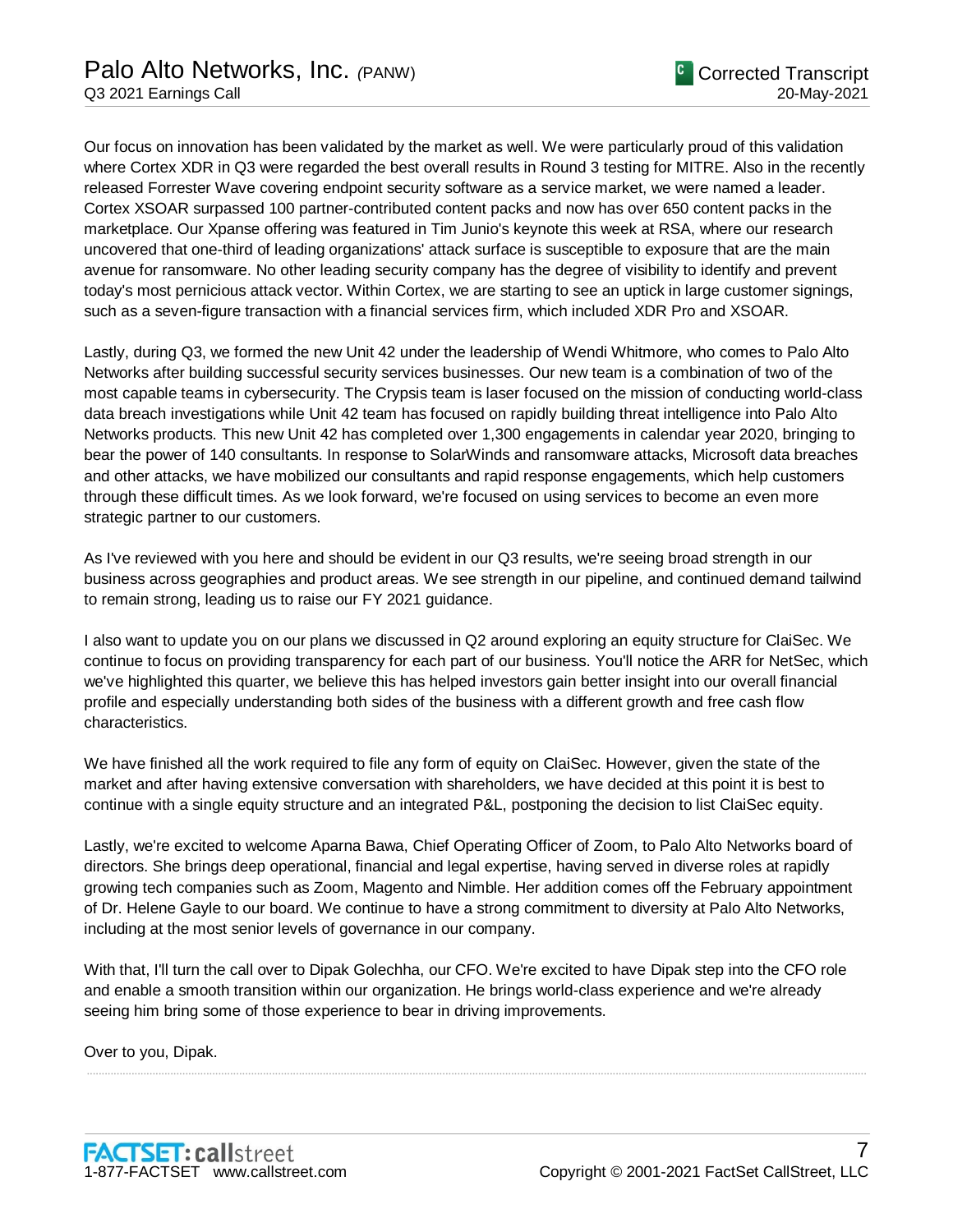## Dipak Golechha

Chief Financial Officer & Executive Vice President, Palo Alto Networks, Inc.

Thanks, Nikesh. I'm excited and humbled to be part of this world-class leadership team and look forward to driving total shareholder return.

As Nikesh indicated, we have a strong third quarter as we continue to deliver winning innovation while simultaneously adding new customers at pace. This strength gives us confidence to raise guidance for the year. We delivered billings of \$1.3 billion, up 27% year-over-year, with strong growth across the board and ahead of our guidance of 20% to 22% growth. We've continued to see some customers ask for billing plans, many involving larger transactions, as we become a more strategic partner to our customers.

We've also used our Palo Alto Networks financial services financing capability here. The dollar-weighted contract duration for new subscriptions and support billings in the quarter were consistent year-over-year and remained at approximately three years. We added approximately 2,400 new customers in the quarter.

Total deferred revenue at the end of Q3 was \$4.4 billion, an increase of 30% year-over-year. Remaining performance obligation or RPO was \$4.9 billion, an increase of 38% year-over-year. We continue to see these metrics is becoming more meaningful as we drive growth from our ratable business.

Our revenue of \$1.07 billion grew 24% year-over-year, ahead of our guidance of 21% to 22% growth, driven by our billings and broad business strengths and amidst an increase in our ratable subscription revenue. We remain focused on driving this higher quality revenue with all new product offerings being pure or substantially all subscription in nature.

Looking at growth by geography, the Americas grew 24%, EMEA grew 23% and APAC grew 25%, showing broad executional excellence across the world. Q3 product revenue of \$289 million increased 3% compared to prior year. Q3 subscription revenue of \$474 million increased 34%. Support revenue of \$311 million increased 33%. In total, subscription and support revenue of \$785 million increased 33% and accounted for 73% of total revenue.

Our Q3 non-GAAP gross margin was 74.6%, which is down 60 basis points compared to last year, driven by product mix, which are less mature. Q3 non-GAAP operating margin was 17%, an increase of 60 basis points year-over-year.

There are several factors driving our operating margins. We have revenue upside, lower travel and event expenses due to COVID and some shift in spending out of Q3. At the same time, we continue to aggressively invest for growth largely in the areas of sale capacity and R&D investments.

With health conditions improving in geographies of many of our facilities, including our Santa Clara headquarters, we're seeing more employees look to return to the office. We expect this trend will continue to gain steam in Q4, reversing some of the savings we'd seen in the last few quarters in our OpEx.

Non-GAAP net income for the third quarter increased 22% to \$140 million, or \$1.38 per diluted share. Our non-GAAP effective tax rate for Q3 was 22%. The EPS expansion was driven by revenue growth and operating expense leverage with an undertone of strong investments of growth.

On a GAAP basis for the third quarter, net loss increased \$140 million (sic) [\$145 million], or \$1.50 per basic and diluted share. We ended the third quarter with 9,715 employees, including 39 from the Bridgecrew at the close of acquisition.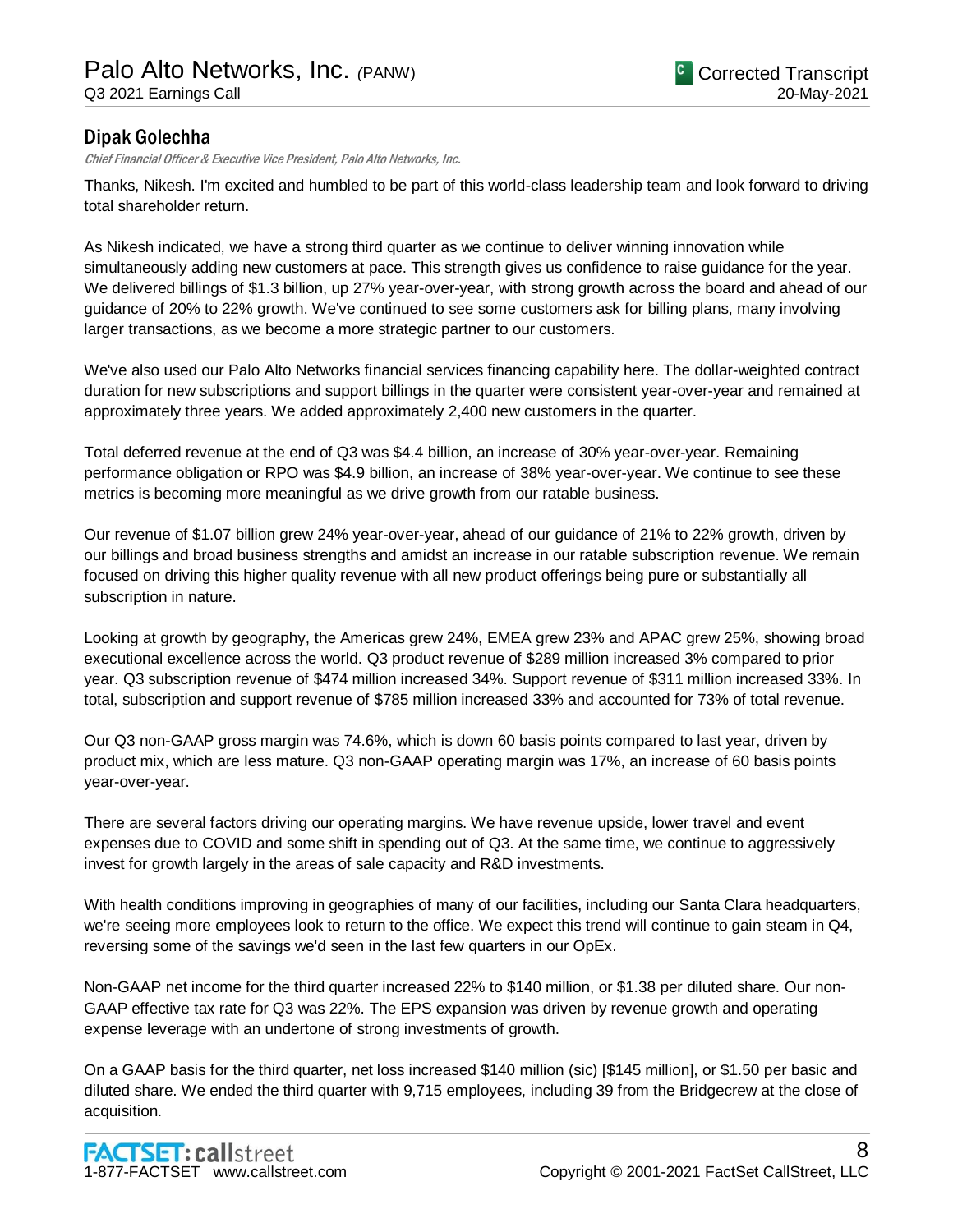Turning to the balance sheet and cash flow statement. We finished April with cash, cash equivalents and investments of \$3.8 billion. Q3 cash flow from operations of \$278 million increased by 64% year-over-year. Free cash flow was \$251 million, up 200% at a margin of 23.4%. Our DSO was 60 days, a decrease [ph] of (00:21:38) three days from the prior year period and flat from second quarter.

Our Firewall as a Platform, or FWaaP, had another strong quarter as we continued to grow faster than the market. FWaaP billings grew 26% in Q3, and we continue our transition from hardware to software and SaaS form factors, as Nikesh highlighted.

Our next-generation security, or NGS, continues to expand and now represents 27% of our total billings at \$346 million, growing at 70% year-over-year. In the third quarter, we added \$133 million in new NGS ARR, reaching \$973 million. The acquisition of Bridgecrew added an immaterial amount to this number. And we remain confident in our plan to achieving \$1.15 billion in NGS ARR exiting fiscal year 2021.

Turning now to guidance and modeling points. For the fourth quarter of 2021, we expect billings to be in the range of \$1.695 billion to \$1.715 billion, an increase of 22% to 23% year-over-year. We expect revenues to be in the range of \$1.165 billion to \$1.175 billion, an increase of 23% to 24% year-over-year. We expect non-GAAP EPS to be in the range of \$1.42 to \$1.44, using 101 million to 103 million shares.

Additionally, I'd like to provide some modeling points. We expect our Q4 non-GAAP effective tax rate to remain at 22% and our CapEx in Q4 to be approximately \$30 million to \$35 million.

As Nikesh indicated, we're seeing broad drivers across our business in Q3, driven by foundation of innovation and strong sales execution. Along with trends we see in our pipeline and demand tailwinds that remain strong, we're raising our fiscal year 2021 guidance.

We expect billings to be in the range of \$5.28 billion to \$5.3 billion, an increase of 23% year-over-year. We continue to expect next-generation security ARR to be approximately \$1.15 billion, an increase of 77% year-overyear. We expect revenue to be in the range of \$4.2 billion to \$4.21 billion, an increase of 23% to 24% year-overyear. We expect product revenue growth of 1% to 2% year-over-year. We expect operating margins to improve by 50 basis points year-over-year. We expect non-GAAP EPS to be in the range of \$5.97 to \$5.99, using 99 million to 101 million shares. Regarding free cash flow for the full year, we expect an adjusted free cash flow margin of approximately 30%.

Now, let's review our fiscal year projections for NetSec and ClaiSec. Overall, we are confirming our ClaiSec projections, while raising our NetSec billings by 300 basis points and revenue by 100 basis points, given the strong performance of SASE, VM-Series and subscription business overall within NetSec.

Moving on to adjusted free cash flow, we expect network security will deliver a free cash flow margin of 42% in fiscal year 2021, up from 38% in fiscal year 2020. We continue to expect cloud and AI free cash flow margin of minus 43% in fiscal year 2021, an improvement from negative 59% in fiscal year 2020. While we are focused on growth investments in cloud and AI, over time we expect cloud and AI to achieve gross, operating and free cash flow margins in line with industry benchmarks as we gain scale, our customer base matures and we become more efficient.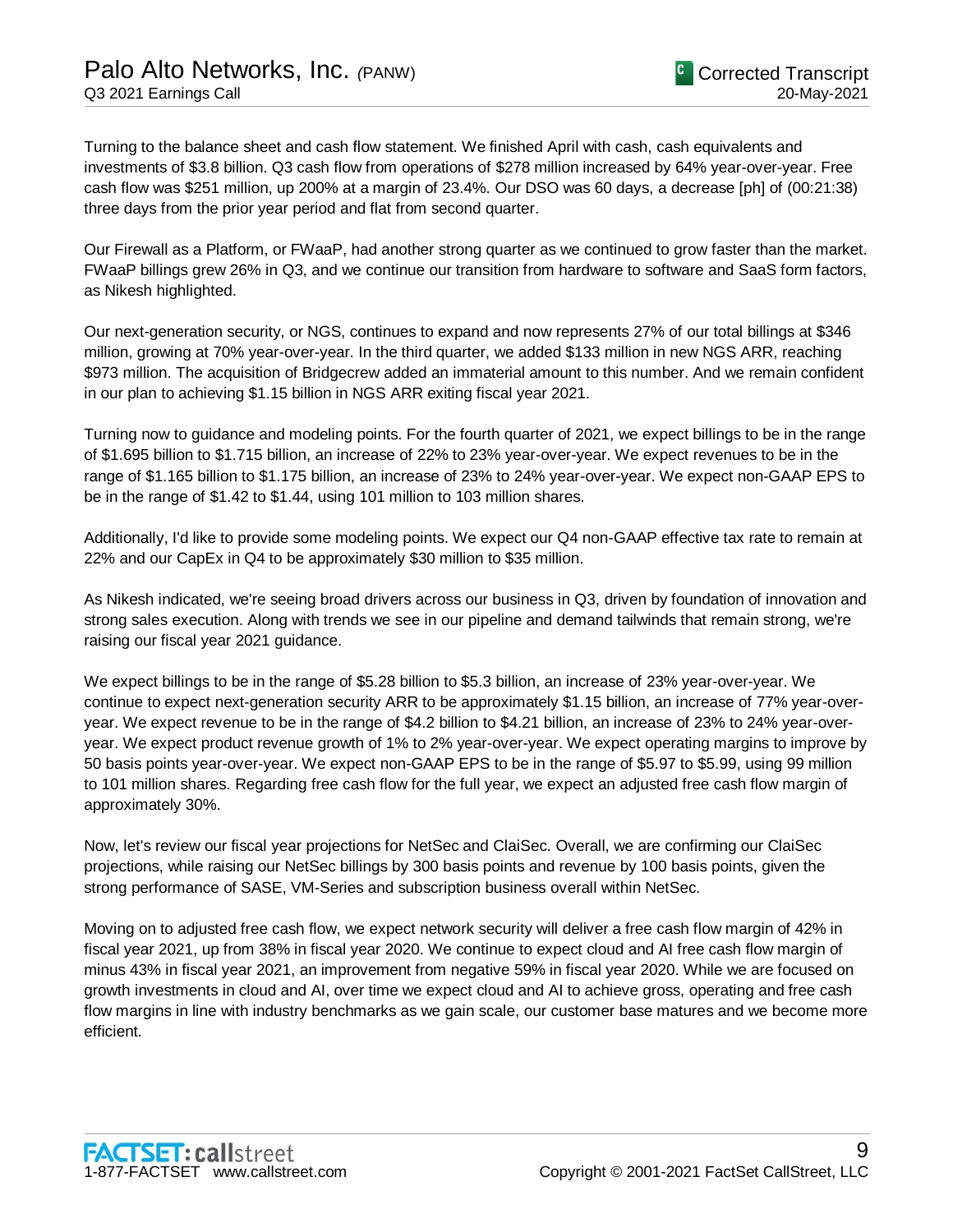In Q3, we repurchased \$350 million in our own stock at an average price of \$322. As of April 30, 2021, we have \$652 million remaining available for repurchases. This is part of a broader capital allocation strategy focused on balancing priorities and maximizing total shareholder return.

We start with fueling organic investments and managing priorities across innovation and go to market to set the foundation for sustainable growth of Palo Alto Networks. Second, we deploy capital for targeted acquisitions, which accelerate this growth opportunity. We rigorously evaluate targets, focused on acquiring leading technology, retaining key members of the team and following through with integrating these acquisitions into our businesses.

Finally, we work to optimize our capital structure using the options available to us in this dynamic market. That includes deploying debt, using stock for M&A consideration and also buying back our own stock when we see it representing a good value.

.....................................................................................................................................................................................................................................................................

With that, let's move on to the Q&A portion of the call. Walter, over to you.

## **QUESTION AND ANSWER SECTION**

#### Walter Pritchard

Senior Vice President-Investor Relations & Corporate Development, Palo Alto Networks, Inc.

Thanks. [Operator Instructions] . Our first question comes from Brian Essex from Goldman Sachs, with Fatima Boolani from UBS on deck.

.....................................................................................................................................................................................................................................................................

#### Brian Essex

**Brian Essex**<br>Analyst, Goldman Sachs & Co. LLC

Hey. Hi, thank you. Good afternoon, and thank you for taking the question. Maybe for you, Nikesh, we've seen a lot of solid outperformance relative to expectations on the network security side and nice performance this quarter with respect to cloud and AI ARR growth. Wanted to get a better understanding, given that the outperformance has been on the network security side, how confident are you in your ability to hit that \$1.150 billion guide for the for the full year? How do we think about how that business has performed relative to your expectations so far this year?

.....................................................................................................................................................................................................................................................................

#### Nikesh Arora

Chairman & Chief Executive Officer, Palo Alto Networks, Inc.

Brian, remember, two or three years ago when we set out targets for our next-generation security business, we didn't have the muscle at Palo Alto Networks to figure out how we can get out of the firewall business and have that sales force go out and actually go sell cloud and AI. The good news is over the last two and a half years, we're building muscle, we're learning how the market operates.

It's kind of interesting, every one of these markets operate slightly differently. If you look at NGS, it's a combination of SASE, Prisma Cloud and Cortex. Now, SASE's characteristic are a lot of the free trials we gave a few quarters ago and this whole push to work from home is forcing customers to think hard about their security stack and it's no longer, you can access half the apps half the time, you need to be able to access everything from wherever you are.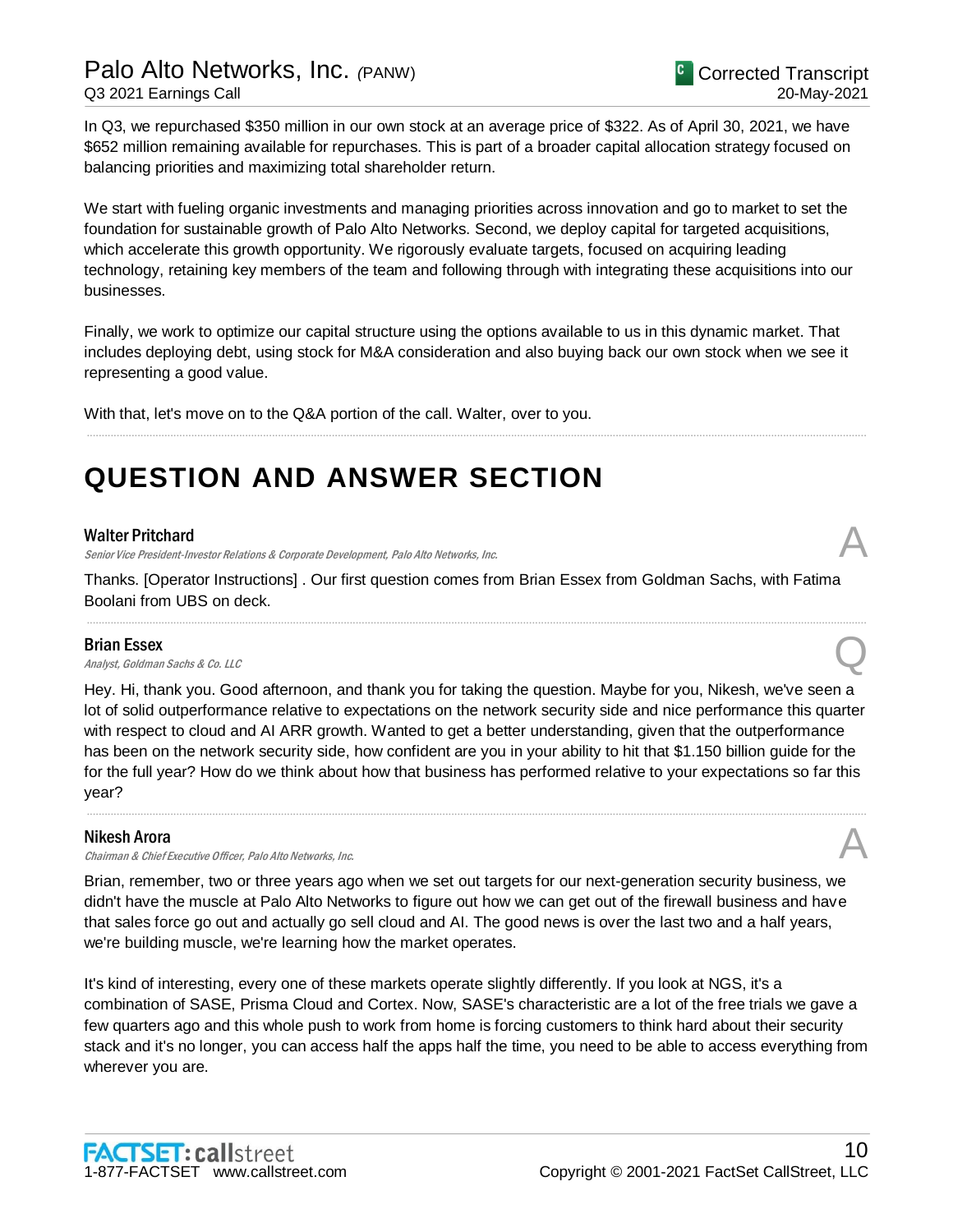So, we're seeing network transformations and that's what's driving the success on SASE and some of the huge wins you had on Prisma Access. As I mentioned, one of the deals, which we closed and shipped on the first of this month is our largest SASE deal ever, which gave us \$7 million of NGS ARR, so you can see approximately the quantum of that deal. So, we're seeing a lot of traction on the Access front and the SASE front. So, that's good.

Cortex is an interesting space, because we compete there with people like CrowdStrike and SentinelOne and the others. We're great on the product front, as we've showed you with the Forrester Wave and the MITRE results. We're trying to create more muscle around being able to do those deals. Those deals are typically, you got to – because it's a competitive market, you got to do a whole bunch of deals there, and they all range in the \$1 million to \$5 million range at the higher end and the smaller below that. So, you don't get lumpy deals, you just have to do a lot more deals. And that's what we're doing on the Cortex front.

Last, but not the least, on the cloud front, we got 2,250 customers, but there the deals end up being large deals that are slightly lumpy, and they have very high variability in duration and consumption. So, somebody will say, I'm moving to the cloud, I want to buy credits for the next three years, how many credits do I need. They suddenly find their deployment is slower because they haven't deployed fully on GCP or AWS or Azure. Others, you'll say, they've been customers last three years, they're upping because they moved all their workloads to the cloud and their workload ramp has increased.

So, all three of them have slightly different characteristics. That's why we end up in a portfolio situation. You saw this quarter we added about \$133 million in net new NGS ARR. I just told you about seven more, because I felt you guys are extremely curious on NGS, and I don't want you guys to go out thinking we're not confident on our \$1.150 billion. So, right now, we all feel that we'll get to \$1.150 billion on NGS ARR, and it's going to end up being a portfolio call in terms of some things doing extremely well, some things doing normal.

.....................................................................................................................................................................................................................................................................

#### Brian Essex

**Brian Essex**<br>Analyst, Goldman Sachs & Co. LLC

Got it. Got it. Thank you for that. And then, maybe to follow up with Dipak. Appreciate the commentary on the improving operating efficiency or potential to improve the operating efficiency of cloud and AI. And I think that's one of the things that investors kind of struggle with and I think we've all looked at this business on the sum of the parts basis and the performance of each on its own, in the challenge with cloud and AI is that it's burning cash at the rate that it is. What do you think about the timeline for improving profitability and cash flow generation from that business, because I think that might be a trigger for investors to maybe look at that business on a standalone basis and assign it a little bit more value?

.....................................................................................................................................................................................................................................................................

#### Dipak Golechha

Chief Financial Officer & Executive Vice President, Palo Alto Networks, Inc.

Yeah. So, maybe if I answer it in two different ways, I mean, we look at what other companies have done as they've kind of like grown through their – as they've scaled over time. And we often benchmark ourselves versus where were they at this time and are there things that we can do to be able to get there. But at the same time, we're not shy from like making the right investments if we see the opportunity there. So, that's why I don't want to really box ourselves into a timeframe. It really is a question of what opportunities are out there at the time, so we have a base plan that's constantly improving, but we're also reflecting on the fact that this is a dynamic market and sometimes you need to lean in if it makes sense for the long term.

.....................................................................................................................................................................................................................................................................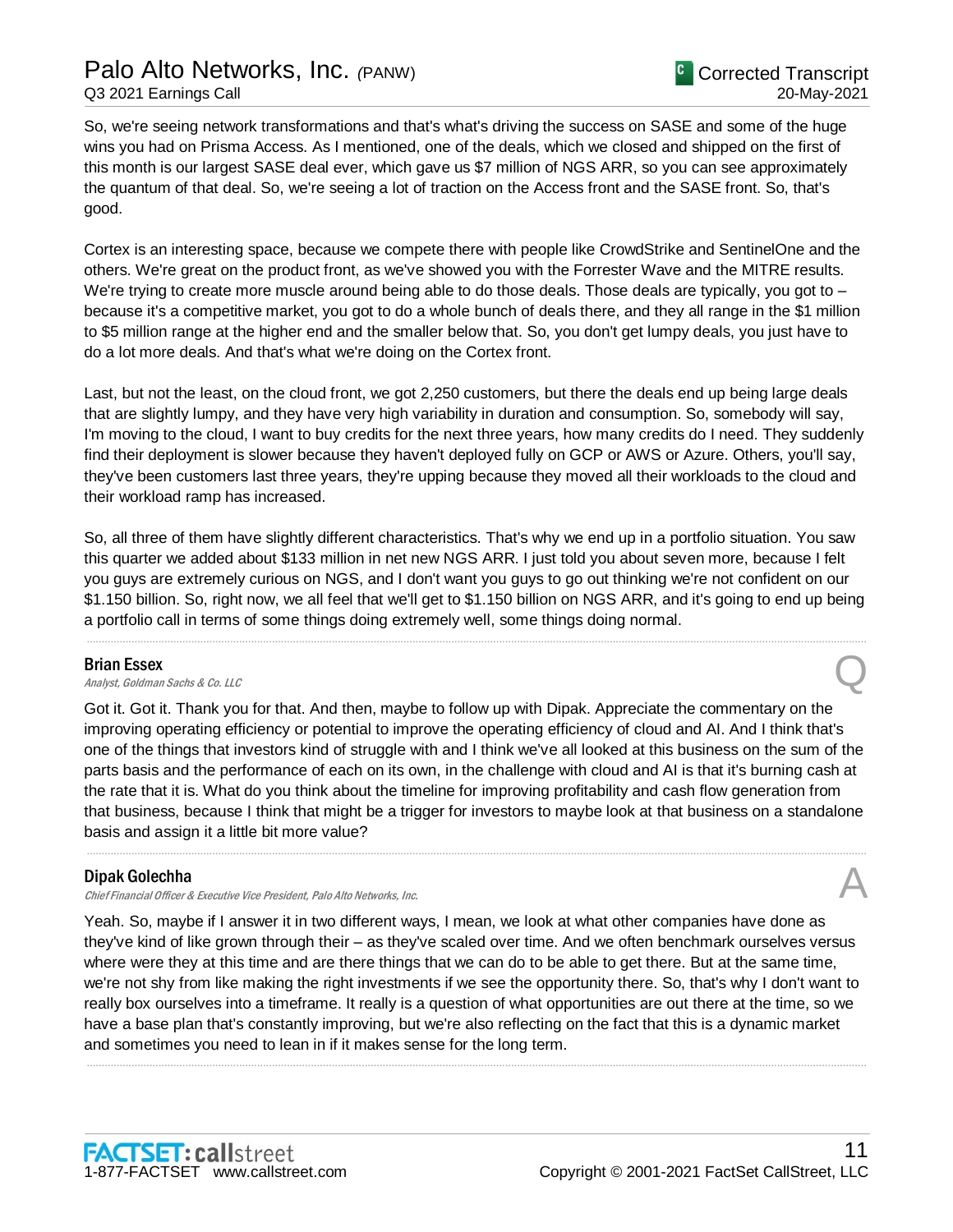## Palo Alto Networks, Inc. *(*PANW)

Q3 2021 Earnings Call

#### <sup>C</sup> Corrected Transcript 20-May-2021

#### Nikesh Arora

Chairman & Chief Executive Officer, Palo Alto Networks, Inc.

If I can add to that...

#### Walter Pritchard

Senior Vice President-Investor Relations & Corporate Development, Palo Alto Networks, Inc.

Yeah. Brian, thanks – oh, go ahead.

#### Nikesh Arora

Chairman & Chief Executive Officer, Palo Alto Networks, Inc.

Yeah. There are two parts to it. One, as Dipak highlighted, we continue to work hard towards getting gross margin efficiency on those products because the product development is in our control. And Lee, who's sitting to my right, he and his team work hard at trying to make sure that we optimize the gross margin part. The rest of it honestly is the question of how much do we want to invest in sales capacity to be able to drive those.

Don't forget, in each of those areas, we are dealing with extremely competitive situation. In the case of XDR, we deal with dedicated salespeople. And CrowdStrike, they outflank us 8:1 on the number of salespeople. So, we have to look hard at how much investment we want to make on the sales side. We do get leverage from the Palo Alto salespeople, eventually end up with hand to hand combat.

On the Prisma Cloud side, I'd say we were doing fine and we are doing fine. But suddenly, the equity – the venture markets have gone and provided phenomenal valuations and dumped a lot of cash in some very early stage companies who are now dangling large paychecks to our salespeople because we've got the most qualified large security sales team.

So, that's why I think Dipak is right in saying that, we're going to watch the market carefully. But again, we just told you another number, \$250 million in ARR in cloud security, VMs and public cloud security. That's a number which outflanks our next competitor by probably 25 times.

.....................................................................................................................................................................................................................................................................

#### Brian Essex

**Brian Essex**<br>Analyst, Goldman Sachs & Co. LLC

Okay. Super helpful color. Thank you.

#### Walter Pritchard

Senior Vice President-Investor Relations & Corporate Development, Palo Alto Networks, Inc.

Great. Thanks. So, just a reminder, let's limit it to one question. So, next up is Fatima Boolani and on deck is Keith Weiss from Morgan Stanley. .....................................................................................................................................................................................................................................................................

#### Fatima Boolani

**Fatima Boolani**<br>Analyst, UBS Securities LLC

Thanks, Walter. Nikesh, maybe I'll start with you very quickly. You talked through a lot of the areas of strength from a product pillar perspective. But in terms of just zooming back, can you stock rank for us what specific product areas in the NGS portfolio really were the drivers of billings acceleration in the quarter? And then, I have a quick follow-up for Dipak, please.

.....................................................................................................................................................................................................................................................................







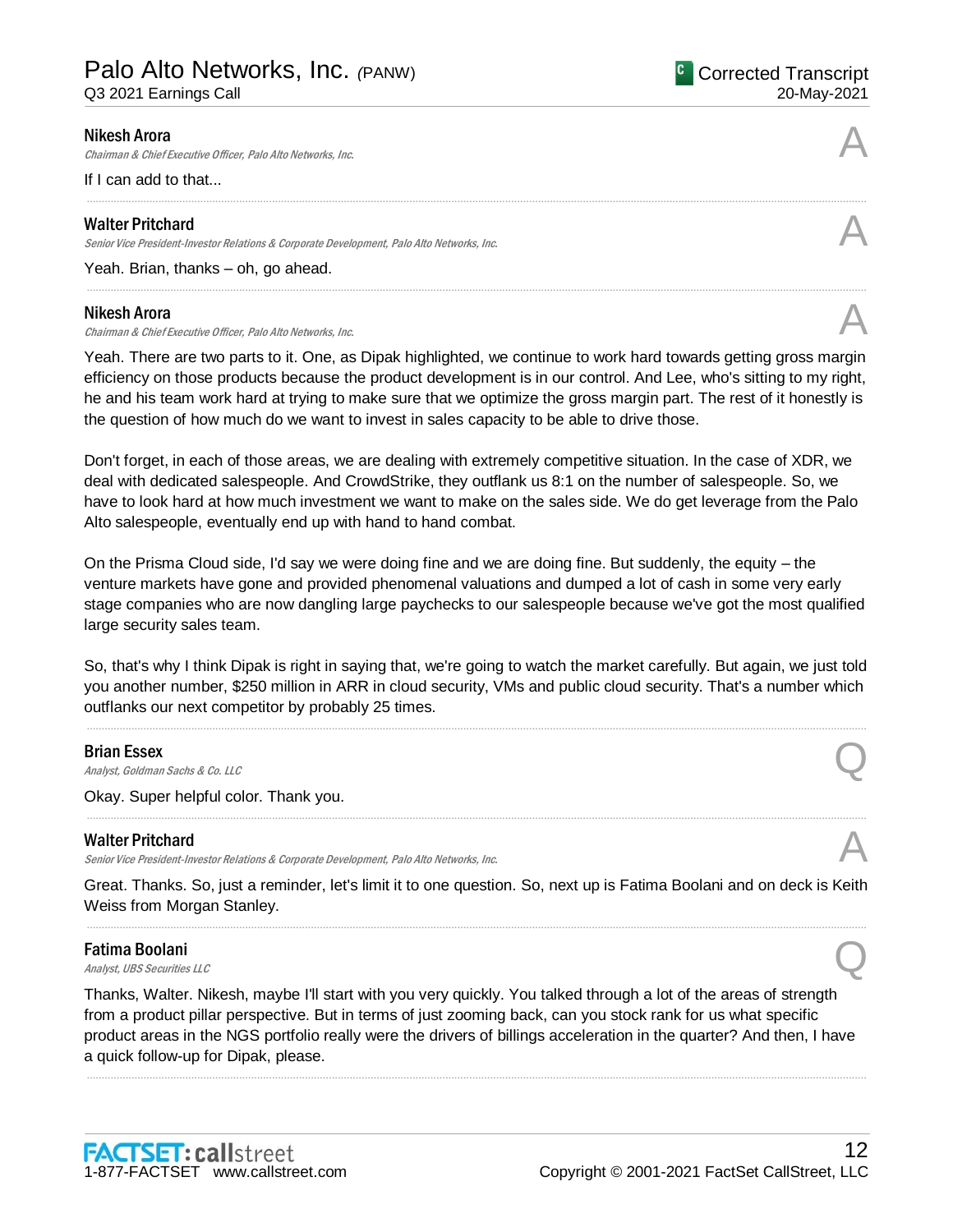Chairman & Chief Executive Officer, Palo Alto Networks, Inc.

Yeah. As I highlighted, SASE is strong. Dipak highlighted the subscriptions are strong. We're pleased with the way Cortex is evolving and cloud ends up being lumpy. So, some quarters we'll get some very large deals, and then make up the billing. Some quarters they push. But across the board, the portfolio is performing in line with our expectations or slightly ahead, as we said, we hit \$973 million or \$980 million, depending on how you count it.

.....................................................................................................................................................................................................................................................................

#### Fatima Boolani

**Fatima Boolani**<br>Analyst, UBS Securities LLC

Fair enough, Dipak, nice to meet you...

#### Walter Pritchard

Senior Vice President-Investor Relations & Corporate Development, Palo Alto Networks, Inc.

Well, we're just going to go to – let's just go one question. Let's – we're going to move on next to Keith Weiss with Sterling Auty from JPMorgan on deck. .....................................................................................................................................................................................................................................................................

.....................................................................................................................................................................................................................................................................

#### Keith Eric Weiss

**Keith Eric Weiss**<br>Analyst, Morgan Stanley & Co. LLC Quarter of Analyst, Morgan Stanley & Co. LLC

Excellent. Thank you, guys. Very nice quarter, and thanks for taking the question. I think you guys are doing a very good job of illustrating the – there's a difference between firewall appliances and more generally firewalling capabilities. And you're seeing that Firewall as a Platform growth sustaining really well, actually accelerating in recent quarters. And I think that's probably one of the key areas that investors are most cautious on, is the durability of growth in firewalling. Can you talk to us a little bit about where you're seeing that strength from? Do you believe it to be durable over the next couple of years? And is there anything that we should be watching out for in terms of tough compares or any onetime items from a year ago period that might upset that growth trend that you've been seeing in Firewall as a Platform?

.....................................................................................................................................................................................................................................................................

#### Nikesh Arora

Chairman & Chief Executive Officer, Palo Alto Networks, Inc.

Well, I'll give – I'll make two comments, Keith. One is, is there are situations where the customers are looking for, like you say, firewalling capability. We can walk in and say we can solve this problem with software or you can go deploy tons of hardware to solve the same problem. So, take a large retailer, then go deploy 1,200 firewalls in each of their stores if they choose to go down the hardware route, which is more costly to deploy, harder to maintain, harder to upgrade over time; or we can go in and say, let's do that with Prisma SASE, which is a software-dependent solution, which has lower cost of ownership, easier deployment, easier to solve.

So, you're seeing us create some degree of substitution in our customer base. So, if you compare us like-to-like with some of the leading hardware firewall businesses, which don't have that strength in that software capability, they cannot deal with that substitution capability, which we think is better for the long term. Because we just pointed the RPO and so, look, we can grow RPO at 38%, that just means we have future revenue coming down the pike on the FWaaP front, which is going to be harder to hunt and kill on a quarterly basis if you were a hardware-only business. So, I actually think there's more resilience in our network security business than most hardware dependent businesses.

The second piece I would say in that context is what was proxy based architectures is now full firewall in the cloud. And we're seeing that in spades, in Prisma SASE, people are stepping back and saying, okay, let me understand this, how do I get my trading system to be accessible from an employee's home. You can't do that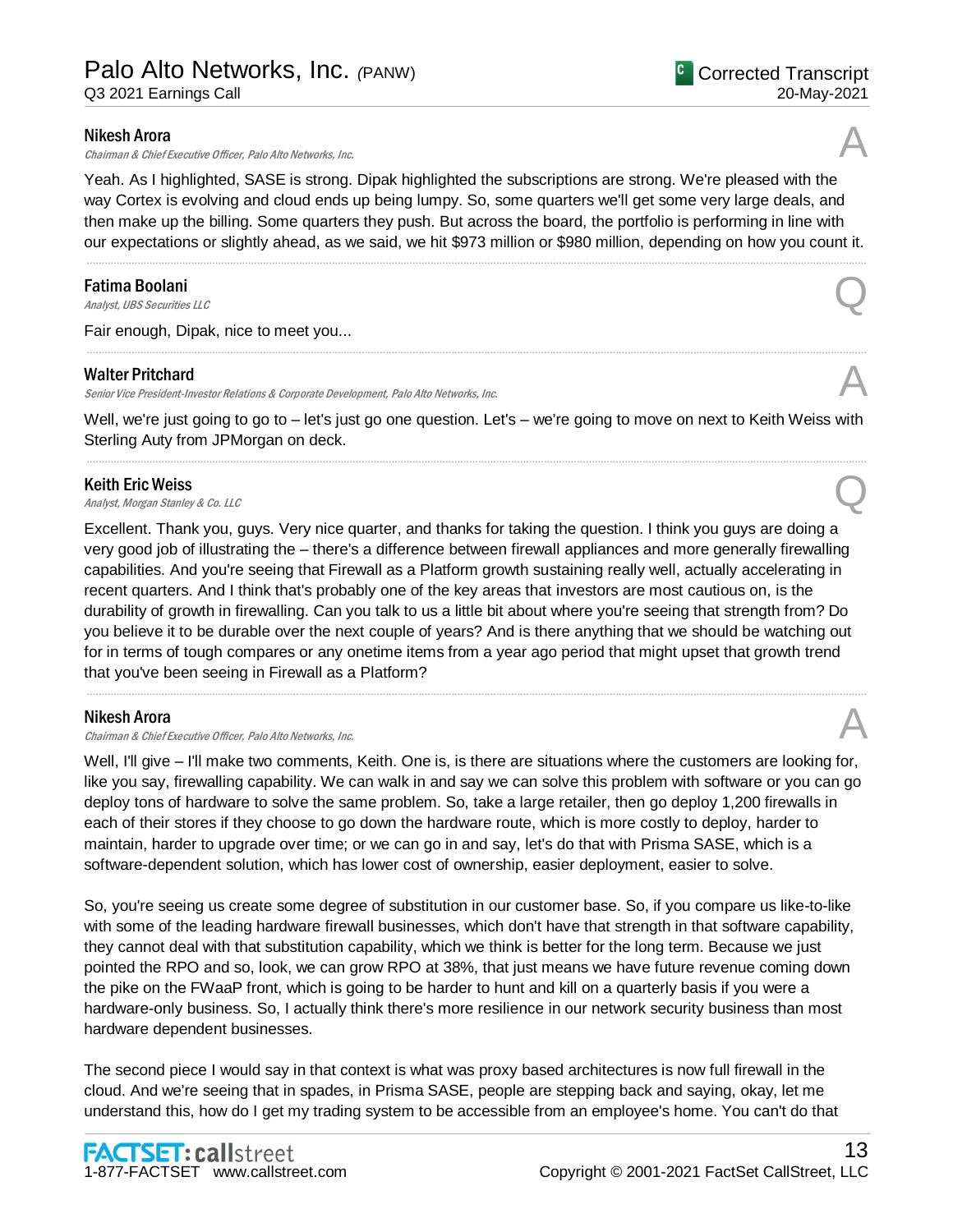with proxy based architectures. We talked about that ad nauseam. And we're seeing that really bear out in the success we're seeing in Prisma SASE. My fellow colleagues, Walter and Dipak, will not let me throw out more stats in that area, but I'll just say I'm extremely delighted with the progress we've made in SASE from where we came from.

Two and a half years ago, there used to be a product called GPCS, and we would shudder, like you said the onetime items, there was one deal when I came to Palo Alto, we sweated the entire year to see how would we lap that in the following quarter. Now, we do six of those in a quarter, and we've got tons and tons lined up in our pipe going forward.

So, SASE is strong, which should give us continued strength. I think the network transformation is in a very, very early stage. If you think about it, if you see AWS, GCP, Azure clipping \$40 billion, \$50 billion of billings in a quarter, all those customers are going to stand up and realize, wait, I'm relying on MPLS based architectures to go back to my data center, now I don't need to go there, I need to go to a public cloud. And to do that, you got to go SASE. And right now, we firmly believe we have the best SASE solution in the market. We firmly believe that we have the most deployed customers out there at scale.

.....................................................................................................................................................................................................................................................................

.....................................................................................................................................................................................................................................................................

#### Walter Pritchard

Senior Vice President-Investor Relations & Corporate Development, Palo Alto Networks, Inc.

Great. Thanks. Next question from Sterling Auty and Saket Kalia from Barclays on deck.

#### Sterling Auty

Sterling Auty<br>
Analyst, JPMorgan Securities LLC

Hi. Thanks. It's fun to see Walter on the other side trying to keep us to one question after all these years. I want to follow up on Keith's question as well on FWaaP. Help us understand what are the metrics that we should look at in terms of – and you gave a little bit of this last quarter, but when look at your installed base of the on-premise appliances, as some of that starts to transition to FWaaP, is that happening? And if it does, how is the dollar-fordollar comparison? In other words, do your customers still end up spending more because they're still expanding under FWaaP versus their traditional clients? Is it smaller or the same?

.....................................................................................................................................................................................................................................................................

#### Nikesh Arora

Chairman & Chief Executive Officer, Palo Alto Networks, Inc. A

I'm going to bring in my colleague, Lee Klarich, who spends a lot of his time making sure that these transitions work and we see these transitions happen. So, Lee?

.....................................................................................................................................................................................................................................................................

### Lee Klarich

**Lee Klarich**<br>Chief Product Officer, Palo Alto Networks, Inc.  $\mathcal{A}$ 

Yes. Thank you, Nikesh. Good question. And actually last quarter, we provided some insight into this, if you remember. There's effectively two transitions that we see play out. One transition has to do with the movement of applications from data centers to the cloud, where the form factor often is changing from a hardware form factor to software form factors, VM-Series, et cetera. The other transition is from – based on how the employees and users are moving increasingly, obviously, moving off the network and soon moving to more of a hybrid state, where in that case it often is moving from hardware to hardware plus cloud-delivered SASE architectures.

And so, as you think about those, the net effect of all of it is positive for us in terms of the overall spend from customers. There's some puts and takes, hardware going through VM-Series in the cloud is relatively similar, hardware going through SASE is actually typically an uptick in overall spend because it's not just like-for-like, it's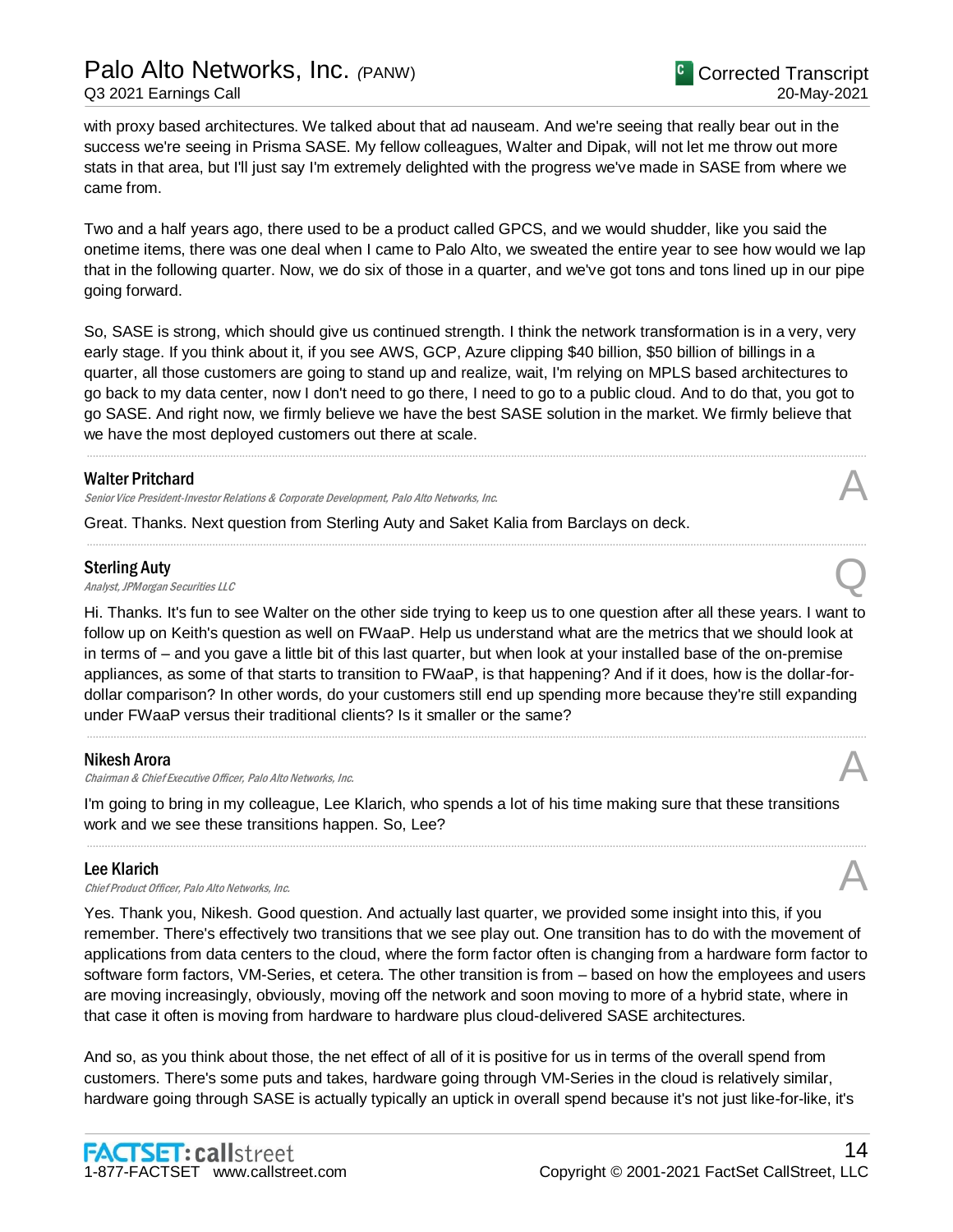actually SASE includes network as a service and a lot of the networking components, global network reach, et cetera. And so, the overall spend envelope becomes larger as more of the capabilities actually get integrated into the service that we're delivering to customers. So, overall positive and we've been now tracking this and have history of this for a few years to be able to actually see how that plays out.

.....................................................................................................................................................................................................................................................................

.....................................................................................................................................................................................................................................................................

.....................................................................................................................................................................................................................................................................

.....................................................................................................................................................................................................................................................................

.....................................................................................................................................................................................................................................................................

#### Sterling Auty

Sterling Auty<br>
Analyst, JPMorgan Securities LLC

Great. Thank you.

#### Walter Pritchard

Senior Vice President-Investor Relations & Corporate Development, Palo Alto Networks, Inc.

Great. Thanks. Next question from Saket Kalia from Barclays, and then Matt Hedberg from RBC on deck.

#### Saket Kalia

Saket Kalia  $A_{nab}$ st, Barclays Capital, Inc.  $Q$ 

Okay. Great. Thanks for taking my question here. Nikesh, maybe for you – can you hear me okay, Walter?

#### Walter Pritchard

Senior Vice President-Investor Relations & Corporate Development, Palo Alto Networks, Inc.

Yes. Yeah.

#### Saket Kalia

Saket Kalia  $A_{nab}$ st, Barclays Capital, Inc.  $Q$ 

Okay. Cool. Nikesh, that was helpful commentary on the equity structure around ClaiSec. I guess, the question is, what were some of the things that went into your decision to explore that last quarter and then maybe reconsider it this quarter? And is it a matter of timing given the volatility in the market or would you say that the probability of exploring that down the road is still relatively low?

.....................................................................................................................................................................................................................................................................

#### Nikesh Arora

**Nikesh Arora**<br>Chairman & Chief Executive Officer, Palo Alto Networks, Inc.  $\mathcal{A}$ 

I think, Saket, as we went through the mechanics of creating all the paperwork required to file this, the debates began to happen with some of our shareholders is, look, the true value creation and you actually can take this and separate it because you'll still have a stub or some sort of a tracking stock. And the challenge with separating it, as you saw, 70% of our customers are buying multiple platforms. 40% of our customers are buying all three platforms. We're getting into conversations with CIO and somebody goes to a breach or a ransomware when they want to go wall-to-wall and say, listen, come protect me, protect my cloud, protect my SoC, protect my network transformation. And then we're suddenly saying, look, we have all this vantage point from where we are, where we can go pitch all three platforms and go on the look to customer with security and we're creating this artificial separation amongst ourselves, we're not going to be able to leverage that. So that definitely went through the decision.

And I think the question, which I can keep practicing, so it was just asked around to Dipak about the funding of ClaiSec vis-à-vis NetSec, I think we'd still have to make that a self-standing profitable entity in its own due course. And I think it's too early to go think about separating that into a distinct business because we're getting phenomenal leverage from our firewall sales teams who [indiscernible] (00:41:27) sort of one-and-a-half decades trying to build the relationships and get embedded in our customers base.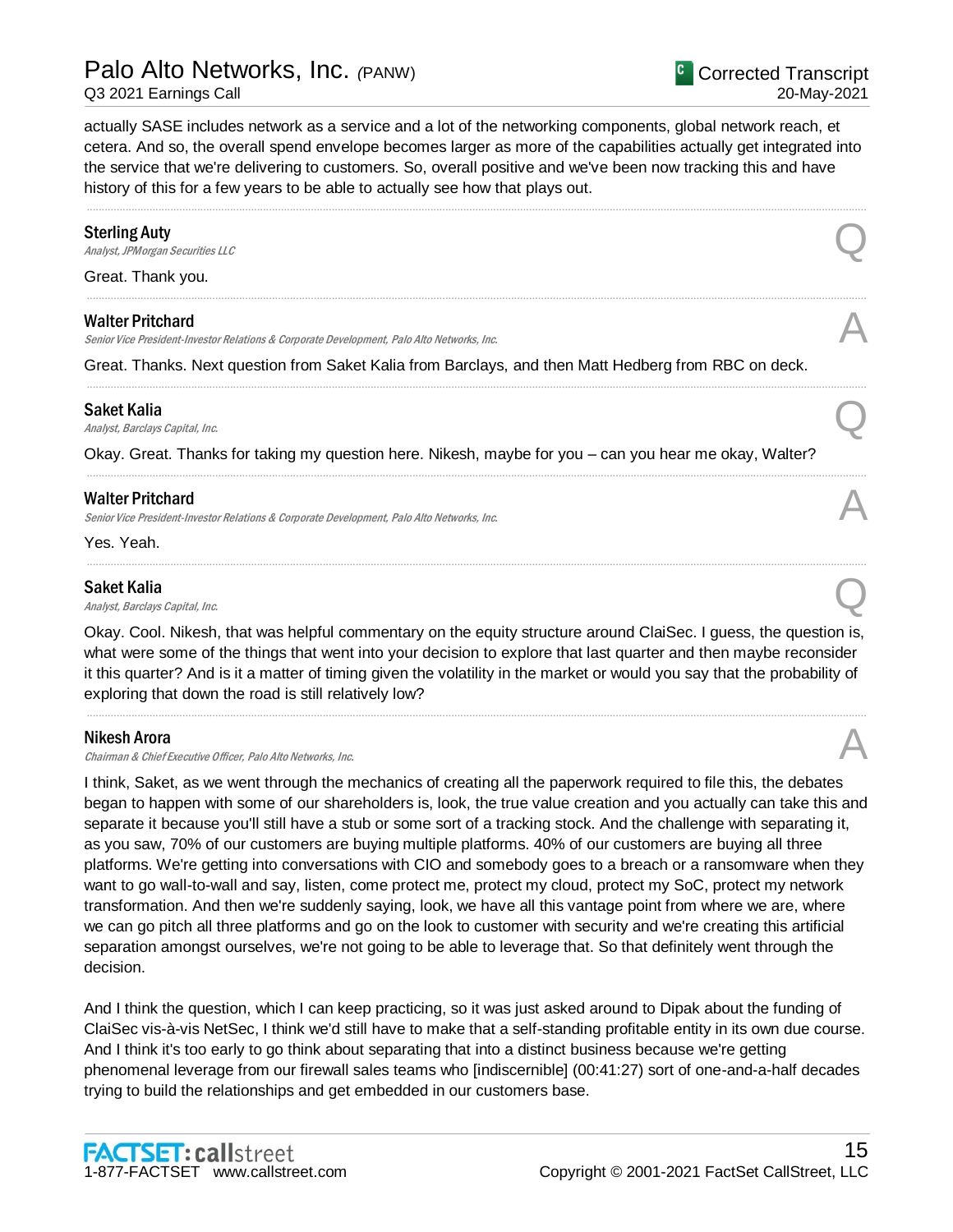Q3 2021 Earnings Call

#### <sup>C</sup> Corrected Transcript 20-May-2021

#### Saket Kalia

Saket Kalia  $A_{nab}$ st, Barclays Capital, Inc.  $Q$ 

Very helpful. Thanks.

#### Walter Pritchard

Senior Vice President-Investor Relations & Corporate Development, Palo Alto Networks, Inc.

Great. Thanks. Our next question is from Matt Hedberg from RBC. And then we've got Tal Liani from BofA next. .....................................................................................................................................................................................................................................................................

.....................................................................................................................................................................................................................................................................

#### Matthew Hedberg

**Matthew Hedberg**<br>Analyst, RBC Capital Markets LLC

Thanks, Walter. Hey, Nikesh, I wanted to talk about, all these recent breaches, you alluded to President Biden talking about the importance of Zero Trust. I guess, how do you think about that impacting your federal business later this year? And then also, as these breaches continue to accelerate in a post-COVID world, do you think you're going to be in a better position to consolidate security spending? There's always that debate on best of the breed versus consolidation. Does this just accelerate your demand environment even more so?

.....................................................................................................................................................................................................................................................................

#### Nikesh Arora

Chairman & Chief Executive Officer, Palo Alto Networks, Inc.

Matt, what interesting is, let's start with the second part first. Like, clearly, whatever approach was used to buy security hasn't worked, right? And we've traditionally been in a best of breed approach. You go the companies, they have 35, 25, 40 vendors, and this act of stitching all those solutions together is left on the shoulders of the customer. You couple that with the two biggest technological transitions that have ever happened in the history of computing. One is the shift to the public cloud, but you have to fundamentally change your IT architecture. And the second is network transformation that you're going through, driven by the cloud. So, CIOs are dealing with those two technology transitions and, at the same time, having to take a hard look at security and bolster it up. And I think there, if you look at historically, I don't think there has been many security companies who have been able to give you best of breed solutions across multiple capabilities.

So, our firewalls, nine times, top right, magic quadrant, off our own capability, whether it's SASE or hardware firewalls, VMs fit in that category so they can get the best firewalling capabilities across three different architectures. XDR maybe the top right in Forrester Wave. We're the only cloud security native security company with Prisma Cloud. We are top right in SD-WAN and we're top right in XSOAR if there was a quadrant. So, we actually have the ability to give you a stitched set of products across five leadership positions, which is not available today in the cybersecurity industry. So, we're able to make both the best-of-breed and stitch platform argument right now and is resonating because customers who are going through these agonizing times are stepping back and saying, wait, I need to look at it from a different approach and how can I go with a partner who I can hold accountable for my entire security footprint.

.....................................................................................................................................................................................................................................................................

.....................................................................................................................................................................................................................................................................

#### Walter Pritchard

Senior Vice President-Investor Relations & Corporate Development, Palo Alto Networks, Inc.

Great. Thanks, Matt. Next up is Tal Liani with Keith Bachman from BMO on deck.

#### Tal Liani

**Tal Liani**<br>Analyst, BofA Securities, Inc.  $Q$ 

Hey, I have an accounting question. Great results. ARR were better than expected, at least some people expected some issues there. But I looked at your filing and you've changed the definition of ARR a little bit this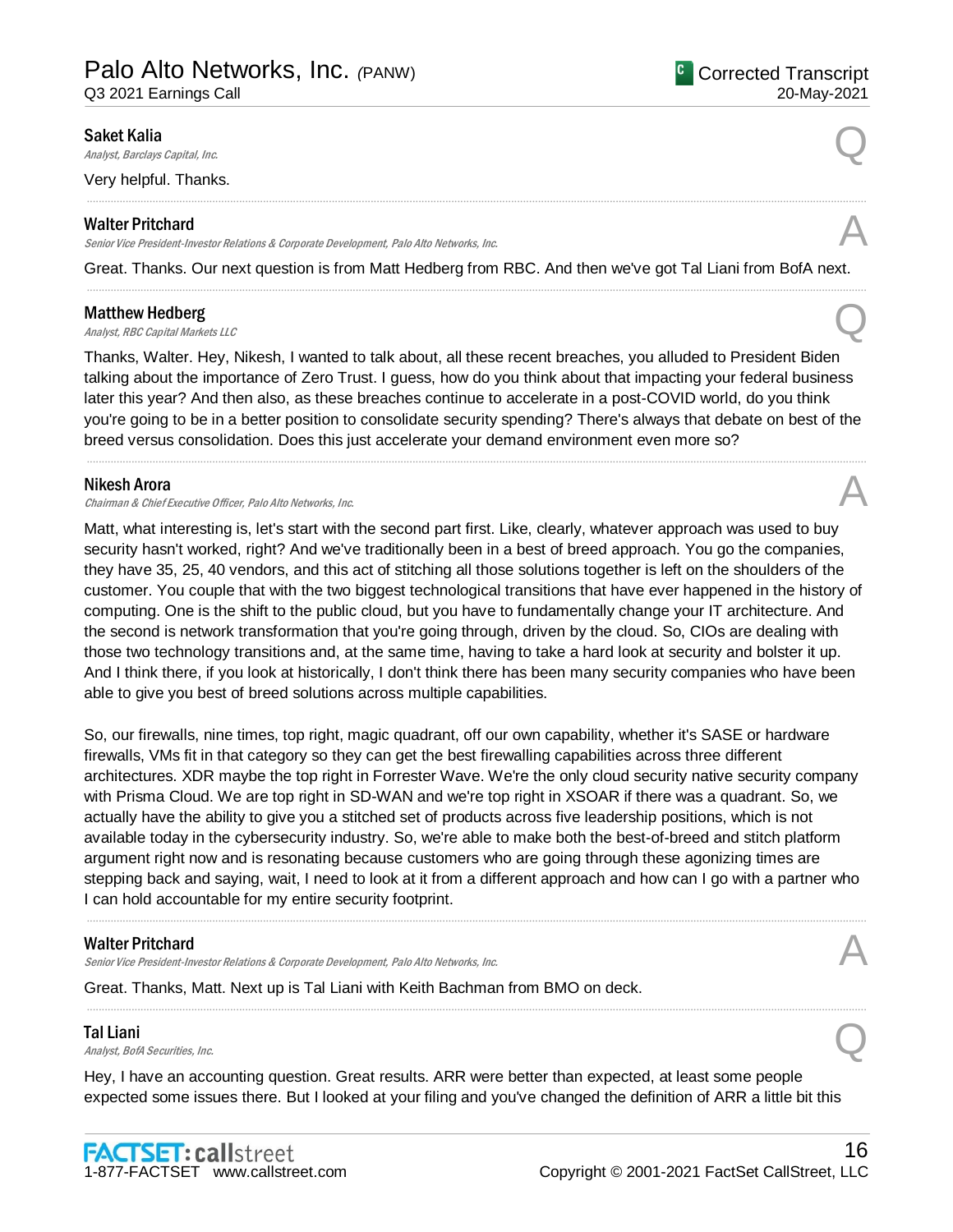## Palo Alto Networks, Inc. *(*PANW)

Q3 2021 Earnings Call

quarter. You edit the language. When I compare the language of this quarter versus last quarter, you edit the language that this quarter it includes certain cloud-delivered security services to ARR. Would you mind to quantify this addition, was it material to the numbers this quarter? Thanks.

.....................................................................................................................................................................................................................................................................

#### Dipak Golechha

Chief Financial Officer & Executive Vice President, Palo Alto Networks, Inc.

Yeah. I'll take that question. It's really not material to the overall number. We added a couple of cloud-delivered technology solutions like IoT in one example. When you add all of them, they're relatively de minimis in nature.

.....................................................................................................................................................................................................................................................................

.....................................................................................................................................................................................................................................................................

### Tal Liani

**Tal Liani**<br>Analyst, BofA Securities, Inc.  $Q$ 

Got it. Thank you.

#### Nikesh Arora

Chairman & Chief Executive Officer, Palo Alto Networks, Inc.

...some of early launches of our products and we want to make sure they sit in the right bucket. We can sell IoT against Cortex XDR, Cortex data lakes and they sit in both places in our firewall business and in our cloud AI business.

.....................................................................................................................................................................................................................................................................

.....................................................................................................................................................................................................................................................................

.....................................................................................................................................................................................................................................................................

#### Tal Liani

**Tal Liani**<br>Analyst, BofA Securities, Inc.  $Q$ 

Great. Thank you.

### Walter Pritchard

Senior Vice President-Investor Relations & Corporate Development, Palo Alto Networks, Inc.

Great. Next up is Keith Bachman and then on deck is Gray Powell from BTIG.

#### Keith Bachman

**Keith Bachman**<br>Analyst, BMO Capital Markets Corp.  $Q$ 

All right. Thank you very much. Nikesh, I want to ask you to flesh out Cortex a bit more in terms of run rate and expectations. Feedback we've been getting from the channels is Cortex certainly is doing better. And I was wondering if you could talk about win rates, where you're winning, some of the reasons why. Is there any metrics you can give us on growth associated with the Cortex brand, whether it's revenues or billings?

.....................................................................................................................................................................................................................................................................

#### Nikesh Arora

Chairman & Chief Executive Officer, Palo Alto Networks, Inc.

Yeah. Well, I can't give you a metric we haven't given, but I'll tell you, Cortex comprises three products: one is XDR, which we compete with, as you see, with CrowdStrike and SentinelOne. I think the challenge we have there is our product, as you can see, has technically been now ranked better than CrowdStrike and at par with SentinelOne and others. The challenge we see is we don't have as much coverage as CrowdStrike, so they're in more deals than we are, and that's a virtue of the fact that they have eight times more dedicated sales people chasing the XDR category and we don't. Where we do end up against them, we pretty much don't lose technical POCs, obviously, because of the POC in the technical compared to the market, then it becomes a price war, and we don't bend over on the price war. So, we see reasonably good win rates against them where we are present. I think our challenge is we're not present in as many deals as we'd like to be present and because they've been at it for seven years, we've been at it for two-and-a-half. So, that's kind of like the XDR solution.

<sup>C</sup> Corrected Transcript

20-May-2021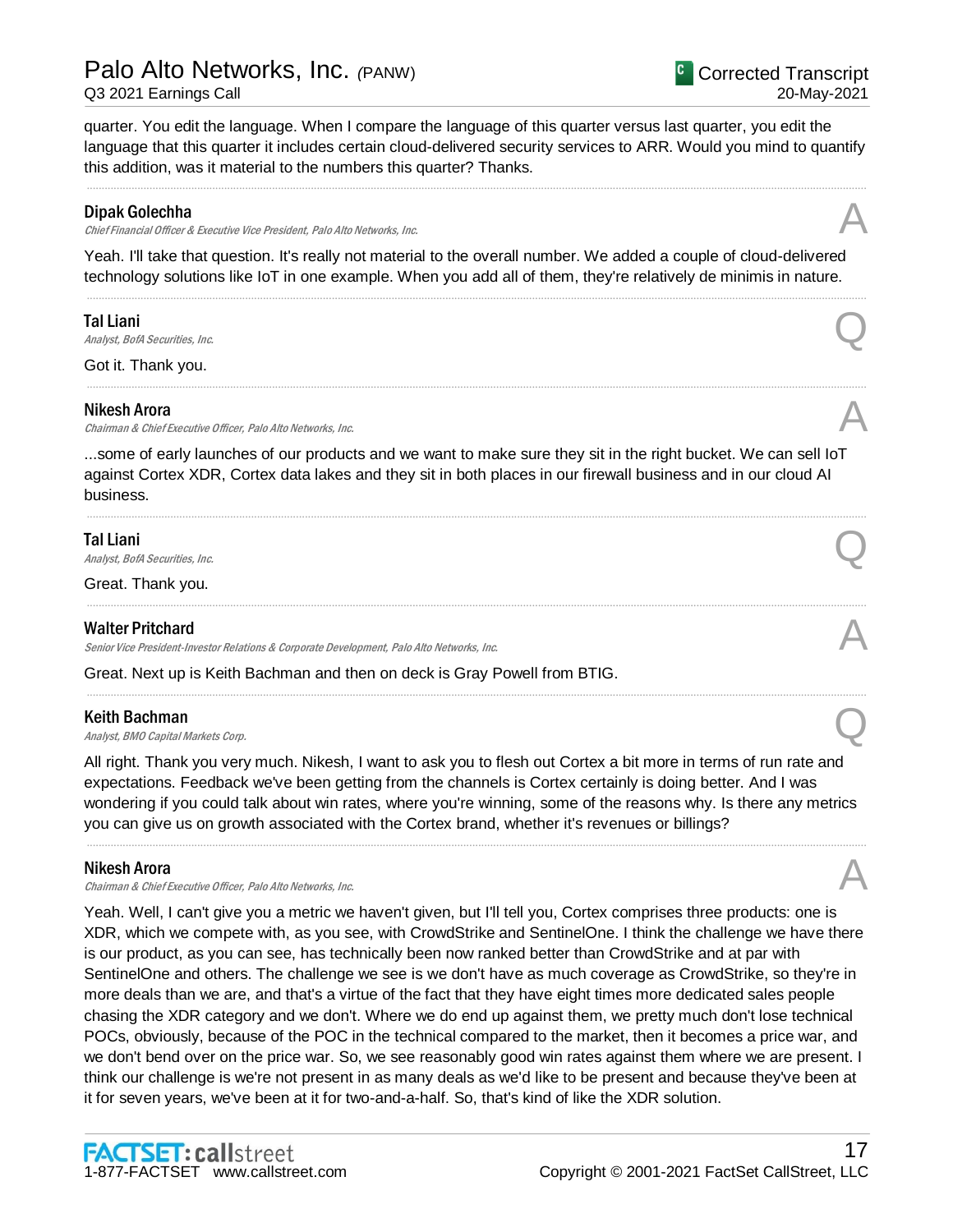XSOAR, it used to be Phantom and Demisto. For the most part, we don't see much competition in the XSOAR category. We think pretty much where the customer believes they have a need, they will go with XSOAR. So, we don't feel challenged in that market, but it's a moderate deal size. It's not the deal size of cloud which can get to eight-figures. It's a deal size just smaller than that, but we do see less competitive activity in the XSOAR category.

And last but not the least, Xpanse attack surface management is a newer category where people are beginning to understand that the hackers can look at your entire vulnerability footprint from the outside, so you're better off having a clear view. For example, any customer that goes into a breach or post ransomware actually wants to understand their entire footprint and the vulnerability associated with it. So, we end up having an engagement with Xpanse whenever that happens.

What is going on is that with the formation of Unit 42, we're getting more and more involved in more incidents out there, and that's allowing them to drag and drop XDR and Xpanse in those, it's early days, but we have merged the forensic capabilities, for example, of Crypsis, which used to be a product called Hadron that has been embraced into XDR that will go live very shortly where our incident responders can go deploy XDR and provide all the forensic capabilities that they do when a breach happens.

So, early days, we are seeing more traction on Cortex. I think we announced that we have 2,400 customers. The real upside and opportunity for us is to go ahead and execute at scale over there to get into more and more deals because the product is there. 12 months ago, we didn't have the product.

.....................................................................................................................................................................................................................................................................

.....................................................................................................................................................................................................................................................................

.....................................................................................................................................................................................................................................................................

#### Keith Bachman

**Keith Bachman**<br>Analyst, BMO Capital Markets Corp.  $Q$ 

All right. Okay. Terrific. Thank you.

#### Walter Pritchard

Senior Vice President-Investor Relations & Corporate Development, Palo Alto Networks, Inc.

Thanks, Keith. Next up is Gray Powell from BTIG. And on deck is Adam Tindle from Raymond James.

## Gray Powell Gray Powell  $\bigotimes$ <br>Analyst, BTIG LLC

Hey, great. Can you hear me okay? All right. Thanks for taking the question. So, yeah, maybe back on Prisma Access. What's been the reception with Prisma Access 2.0 so far? And do you see that product update with proxy capabilities getting Palo Alto into more traditional secure web gateway replacement deals or potentially improving the pace of new logo adds on the product side?

.....................................................................................................................................................................................................................................................................

#### Lee Klarich

**Lee Klarich**<br>Chief Product Officer, Palo Alto Networks, Inc.  $\mathcal{A}$ 

Yeah. Look, we're really excited about the 2.0 launch a few months ago, great reception from customers, really excited about everything that was in that launch. Remember, this is where we introduce cloud management. So, cloud-native experience, easy onboarding, activation, this is also where we launched the first ever Autonomous Digital Experience Management add-on module. So, this allows our customers to monitor the actual end user experience that they're seeing through the service, through the applications they're accessing in addition to the proxy capabilities and cloud-based technology, et cetera.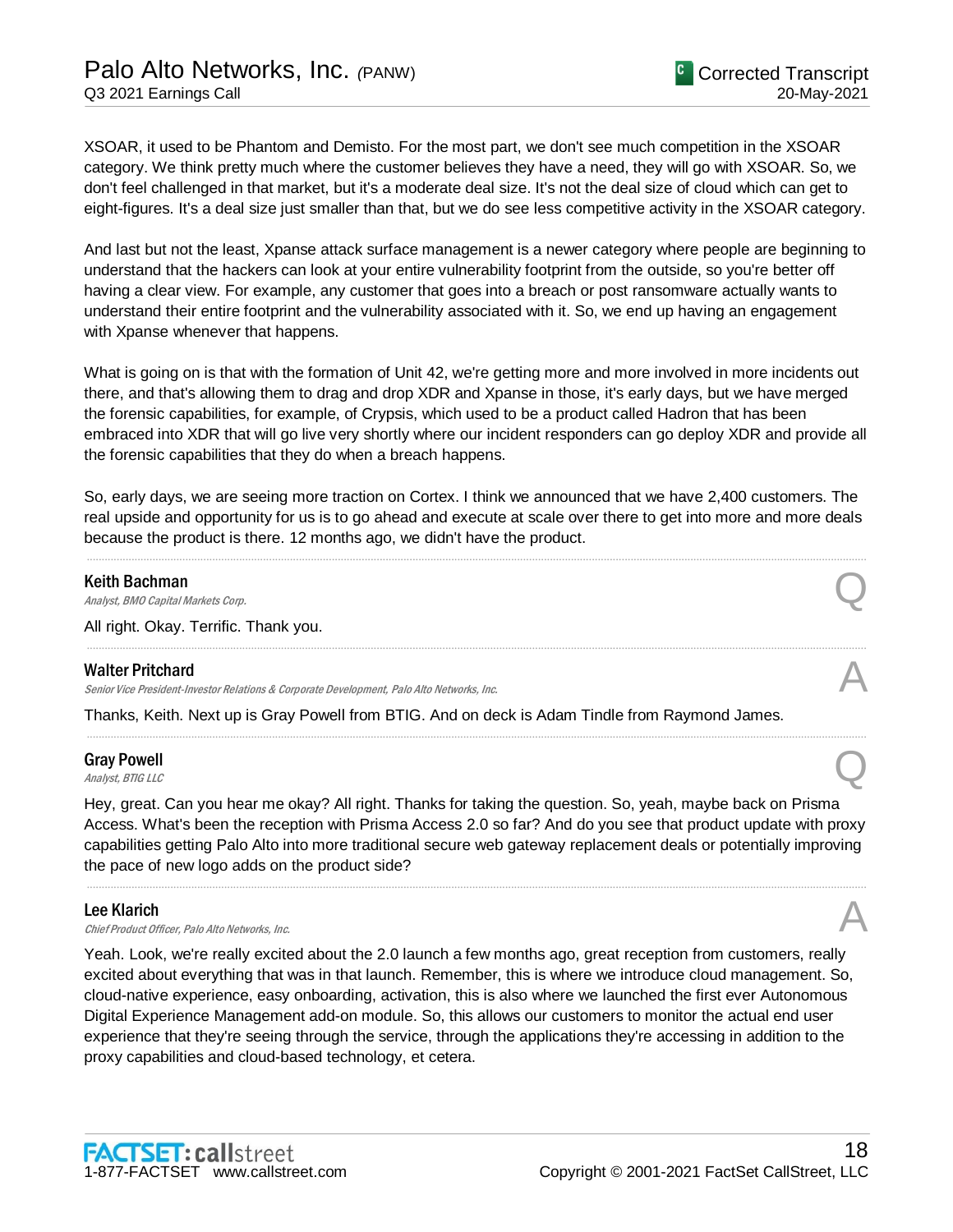## Palo Alto Networks, Inc. *(*PANW) Q3 2021 Earnings Call

So, it was a big release, very well-received. The adoption, almost all of the Prisma Access customers have now been upgraded to 2.0 and very smooth upgrade process. We're seeing great adoption in the new cloud management, close to 100 customers are now using that in just the first couple months of availability. The Autonomous DEM, we're getting great feedback from customers from early adopters and growing the pipeline of that. That's an add-on module that we can go and sell back into the Prisma Access customers as well as new customers.

And the proxy capability is interesting is, as you know, we still believe most customers are going to want the fullfledged capabilities of Prisma Access and not just the proxy capabilities, but that capability has achieved what we wanted is to remove that as an objection. It's allowed customers who need it, to be able to move to Prisma Access and just remove that as a criteria. And so, we're seeing a number of customers that are testing that and using it and happy we added it and made the change.

.....................................................................................................................................................................................................................................................................

.....................................................................................................................................................................................................................................................................

.....................................................................................................................................................................................................................................................................

## Gray Powell Gray Powell  $\bigotimes$ <br>Analyst, BTIG LLC

Great. Thank you very much.

#### Walter Pritchard

Senior Vice President-Investor Relations & Corporate Development, Palo Alto Networks, Inc.

Thanks, Gray. Next up Adam Tindle from Raymond James and then Michael Turits from KeyBanc.

#### Adam Tindle

Adam Tindle<br>Analyst, Raymond James & Associates, Inc.  $\bigotimes$ 

Okay. Thanks. Good afternoon. Congrats on the results. I wanted to ask on profitability, whether it's Nikesh or Dipak wants to weigh in. You're seeing deal sizes increase. You're seeing cross-platform adoption and those were helpful metrics for us. We typically associate those with very healthy contribution margin. You did talk about 50 basis points of operating margin expansion this year, but I wanted to ask beyond this. Do you think that this is something where you can build on, you're hitting a turning point and we could see sustained margin expansion from here? You talked about a 150 basis points annually a couple years ago at an analyst day. I'm wondering the puts and takes to get back to that level of margin expansion. Thanks.

.....................................................................................................................................................................................................................................................................

#### Dipak Golechha

Chief Financial Officer & Executive Vice President, Palo Alto Networks, Inc.

I think the honest answer is it's pretty situational, right. I mean, I think every customer deal is different and we're obviously going to lean in if we have to in order to do that, but I think what really drives us is making sure that we don't leave any money on the table. I certainly think that as the portfolio grows, as the attack surface area becomes more complicated, hopefully, the leverage moves more towards our favor over time and that will help us over time. But I think, in general, I would stand by, it's always a focus area for us and we believe that with scale we'll come to margin expansion over time. But at the same time, we just don't want to leave opportunities on the table if they're there for the taking.

.....................................................................................................................................................................................................................................................................

#### Nikesh Arora

Chairman & Chief Executive Officer, Palo Alto Networks, Inc.

Yeah. Just adding to that, Adam. I read your note. Thank you for your initiation and upgrade. I noticed that you talk about operating margin leverage and as many folks have highlighted in this call, we have two businesses, the network security business, where you can see the leverage, 42% free cash flow margins, still growing at 26% of billings and 38% [indiscernible] (00:52:37). So, we see that's where the leverage is. We use that leverage towards

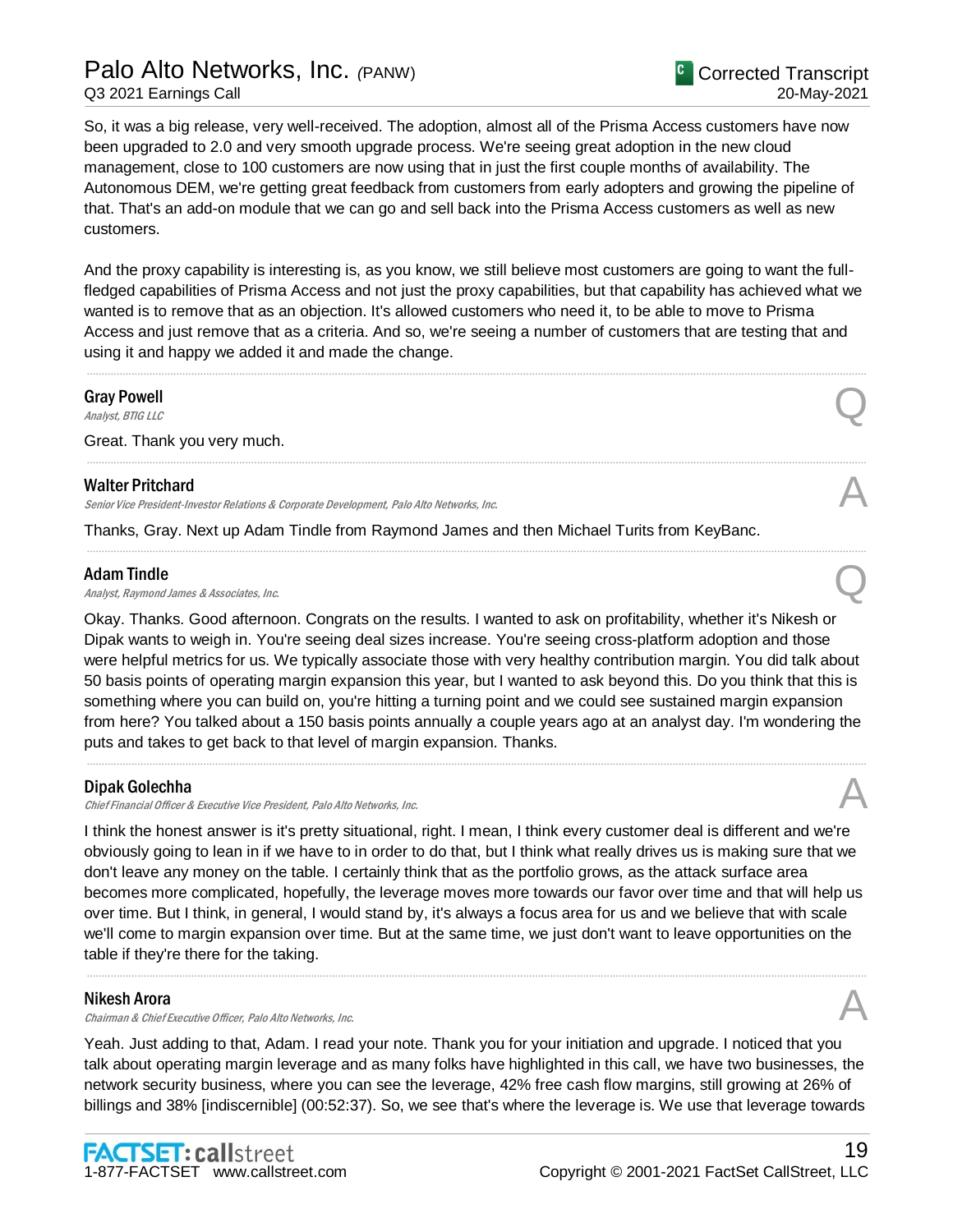the ClaiSec businesses. In the history of cybersecurity, nobody's built a \$735 million ARR business in 2.5 years. So, let's just take stock and pause and we didn't buy all of it. We bought some products into it, but it has been built by a lot of go-to-market capability.

If you benchmark that against the CrowdStrikes and the Oktas of the world or the Zscalers of the world, you'll see there's a natural evolution, which doesn't happen in two years. Do we believe there is operating leverage in future years? Yes, we do. It becomes a real question or do I want to go hire another 300 salespeople and be in as many deals as CrowdStrike or do I want to hire 100 salespeople and have a lower growth rate because I don't believe I have the capability on the product side.

Palo Alto Networks has never been in a position like today from a product capability perspective. Our products resonate. We rarely get thrown out because our products don't cut it. And given the heightened security awareness in the market, we're seeing more traction because, as you guys know, our products are on the margin slightly more expensive or premium than some of the other players in the market. As the security awareness are heightened, a desire to have a more secure product goes up, they're better for us because the customer is more willing to be tolerant of a price point associated with Palo Alto Networks. So, honestly, I think I'm repeating what Dipak said is that we don't want to throttle the growth opportunity for us.

When I came to Palo Alto, we were growing at the low 20s. Now, we just showed you 27% and maybe 28%, 29% if you adjust for the annual planned stuff, and that's acceleration, and we'd like to see if we can maintain high growth rates going forward. And if that requires us to invest and look for leverage in future years, we'll do that as a management team.

.....................................................................................................................................................................................................................................................................

#### Walter Pritchard

Senior Vice President-Investor Relations & Corporate Development, Palo Alto Networks, Inc.

Okay. Thanks. Next question is from Michael Turits at KeyBanc and, after that, Patrick Colville at Deutsche Bank. .....................................................................................................................................................................................................................................................................

#### Michael Turits

**Michael Turits**<br>Analyst, KeyBanc Capital Markets, Inc.  $Q$ 

Hey guys. Thanks. Nikesh, I think that one of our investment thesis here has been that you're the company to most likely to not only consolidate security, but to make that transition to software and to the cloud, and you're proving that out. But that said, you've also been doing a great job this year on the product/appliance side up 3% year-to-date versus what you had guided to a flat. So I'm just trying to get a sense for the dynamics of that in the next three calendar quarters. Could we get a boost from refresh of what wasn't done last year and is there any constraint to that if it's going to happen from supply chain components?

.....................................................................................................................................................................................................................................................................

#### Nikesh Arora

Chairman & Chief Executive Officer, Palo Alto Networks, Inc.

That's a great question, Michael. I think the supply chain situation changes weekly. And you can see all those machinations play out in the market. As you can imagine, like other players in the market, we have some degree of inventory capability vis-à-vis our expected demand in the upcoming – in the shorter duration and the longer duration, all bets are off in the industry, depending on how they bring up more fabs to go print out the chips and get them to us.

So the good news is, as I highlighted we move 40% of our firewalling business to software. So, if the industry starts to see supply constraints, we are able to solve the customers' problem by giving them capability, which is software-based and we obviously will still have our baseline availability of hardware. We do have the units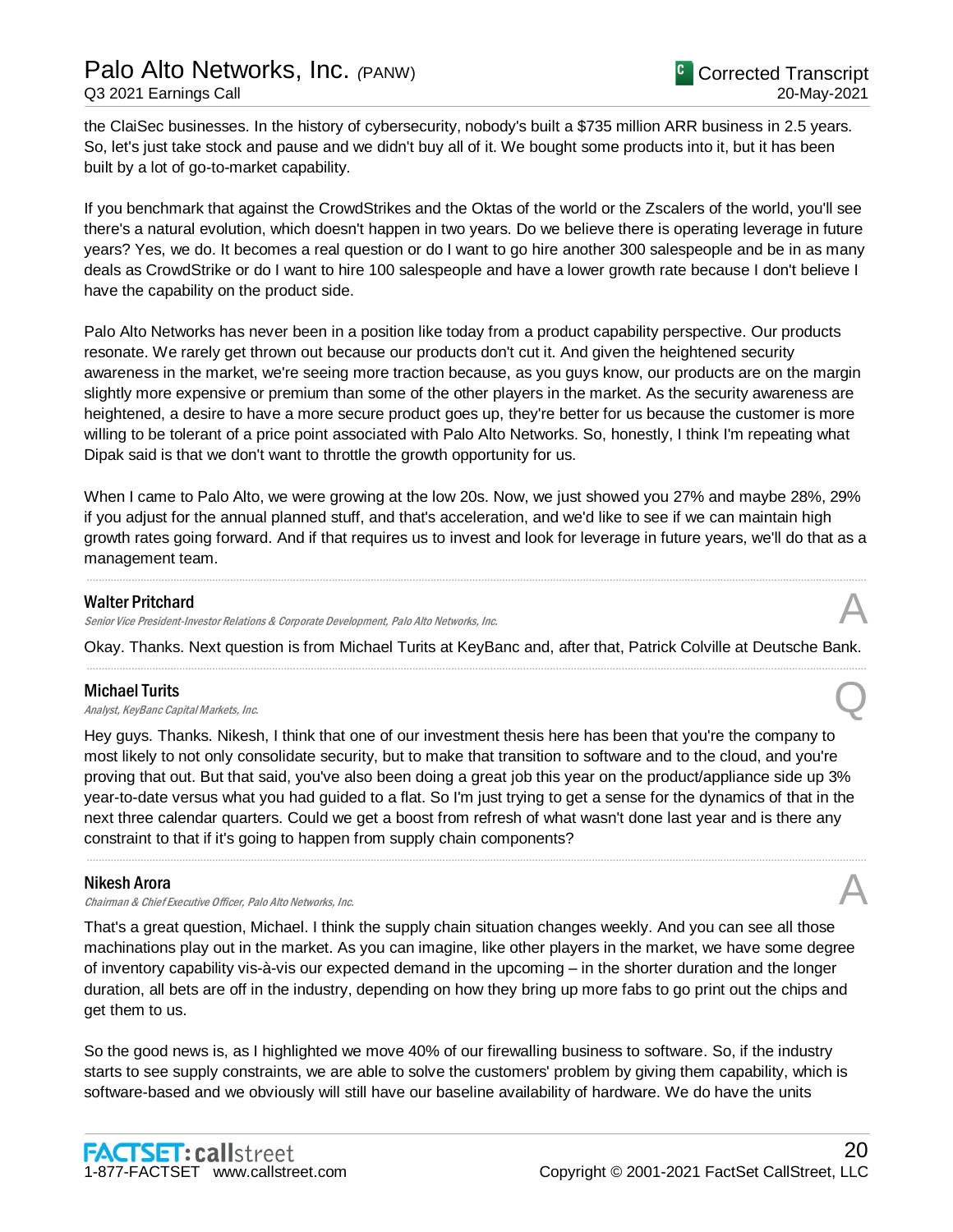## Palo Alto Networks, Inc. *(*PANW)

Q3 2021 Earnings Call

available for the recent announcements for our hardware launch, which we just did, which Lee can talk about in a second. But again, I know we've talked about this, Michael, and we keep going back and forth on this is that I honestly look at the overall capability of the firewalling capability and as much as I like product, I also like the idea of having less and less reliance on hardware because I promise you in a few years from now you're going to tell me, love your business, but you still got this hardware hunt and kill requirement every quarter, here you go, punch the ticket and give me hardware. So, we're trying to thread the needle with you here, trying to give you great firewalling growth, keep the revenue growth high, keep the cash flow high and still transform our business from hardware to software. But Lee, if you want to talk about the firewall?

.....................................................................................................................................................................................................................................................................

#### Lee Klarich

**Lee Klarich**<br>Chief Product Officer, Palo Alto Networks, Inc.

Sure. While we transition the business, there's still a wonderful business out there for hardware, and the two new models that we just announced yesterday are pretty exciting really. We introduced a new high-end appliance, scales up to 150 gig throughput with all security turned on, 75 gig with full SSL decryption. Just amazing product for the large campus data center environments. And then, for the branch environments, smaller enterprise environments, we announced four new appliances in the 400 Series. They're basically 10x the performance of the previous platforms we had.

And one thing I think particularly interesting about how we are bringing these new products to market is they have all of the leading security capabilities that Palo Alto Networks is known for, but we're bringing them out of price points that are incredibly competitive with even some of the lower cost vendors out there. And so, we're same capability – same great capabilities, leading capabilities, but at super competitive price points, changing the dynamic in the hardware space – competitive space.

.....................................................................................................................................................................................................................................................................

#### Nikesh Arora

Chairman & Chief Executive Officer, Palo Alto Networks, Inc.

I can't get Lee to say this straight but he keeps saying leading competitors. Okay. Yes, Palo Alto great security at X prices.

| <b>Lee Klarich</b><br>Chief Product Officer, Palo Alto Networks, Inc.        |  |
|------------------------------------------------------------------------------|--|
| We can't do it.                                                              |  |
| Nikesh Arora<br>Chairman & Chief Executive Officer, Palo Alto Networks, Inc. |  |
| Can do it?                                                                   |  |
| <b>Lee Klarich</b><br>Chief Product Officer, Palo Alto Networks, Inc.        |  |
| I can't do it.                                                               |  |
| Nikesh Arora<br>Chairman & Chief Executive Officer, Palo Alto Networks, Inc. |  |
| Okay. Fine.                                                                  |  |
|                                                                              |  |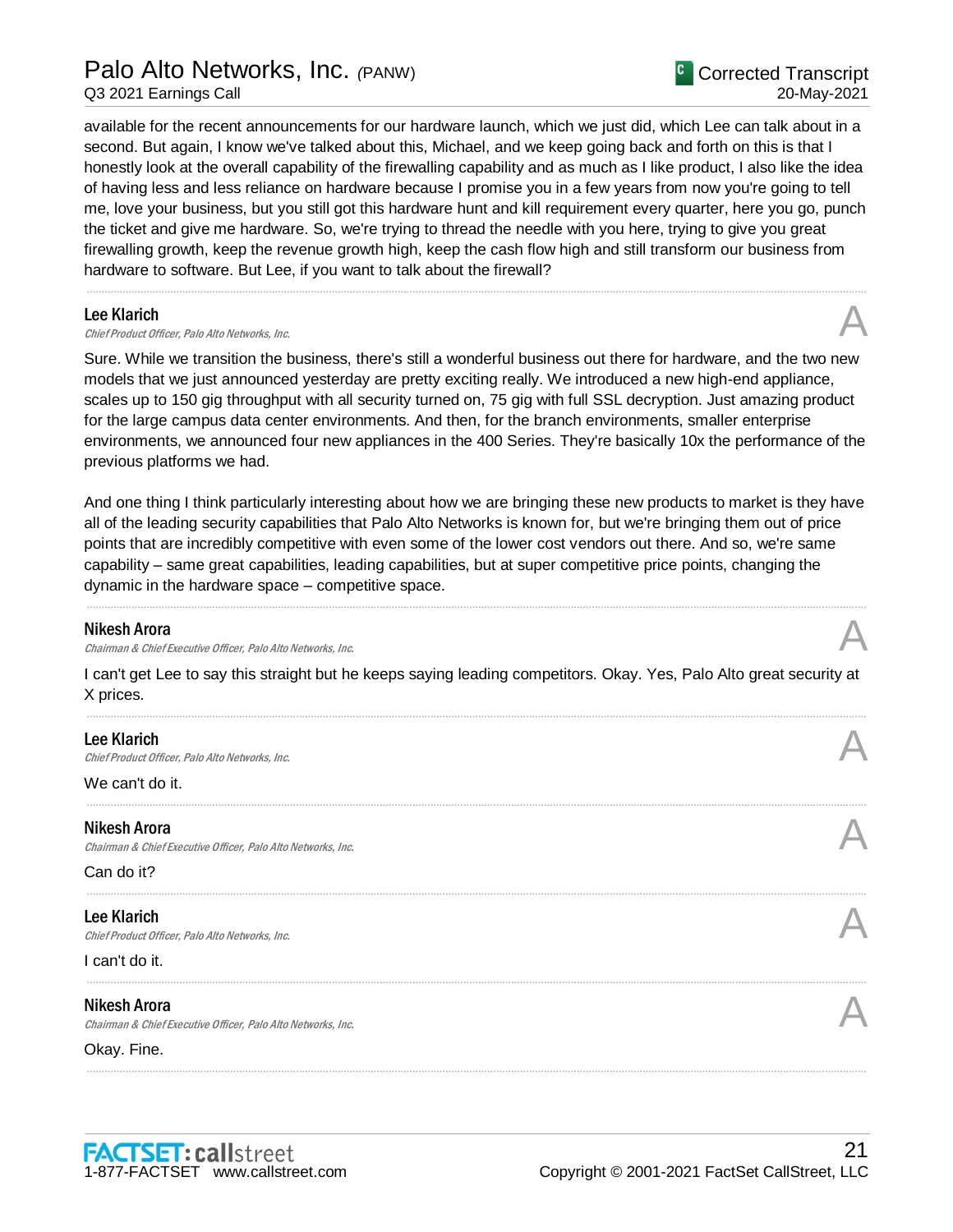Q3 2021 Earnings Call

#### Walter Pritchard

Senior Vice President-Investor Relations & Corporate Development, Palo Alto Networks, Inc.

Okay. Last question here from Patrick Colville with Deutsche Bank. Go ahead.

## Patrick Colville **Patrick Colville**<br>Analyst, Deutsche Bank Question Bank Question Bank Question Bank Question Bank Question Bank Question Bank Question Bank Question Bank Question Bank Question Bank Question Bank Question Bank Question Ba

Thank you for squeezing me in. I was actually going to ask about new appliances because I think that's a super interesting, but I think Lee covered it pretty comprehensively there. The questions we'd been getting from investors over the last hour has been about the definition change on ARR. So, do you mind just quantifying what the certain cloud-delivered security services, how much is that in 3Q versus 2Q?

#### Dipak Golechha

Chief Financial Officer & Executive Vice President, Palo Alto Networks, Inc.

Yeah. Let me give that a crack. When I said that it was de minimis, it's less than \$5 million. So, just as a kind of like an overall number to be able to work through.

## Patrick Colville **Patrick Colville**<br>Analyst, Deutsche Bank  $\bigotimes$

Great. Very clear. Thank you so much.

## Walter Pritchard

Senior Vice President-Investor Relations & Corporate Development, Palo Alto Networks, Inc.

Great. Well, that concludes the Q&A portion of the call. Thank you all for joining and asking the questions. I am going to turn it back over to Nikesh for closing remarks.

.....................................................................................................................................................................................................................................................................

.....................................................................................................................................................................................................................................................................

## Nikesh Arora

Chairman & Chief Executive Officer, Palo Alto Networks, Inc.

Hey. I just want to take the opportunity to thank you all for joining our call. I also want to take the opportunity to thank the employees of Palo Alto Networks for all their hard work and dedication to allow us to produce these results. We are here because of what they do. So, once again, thank you everyone. And I look forward to seeing you guys in our individual call backs.